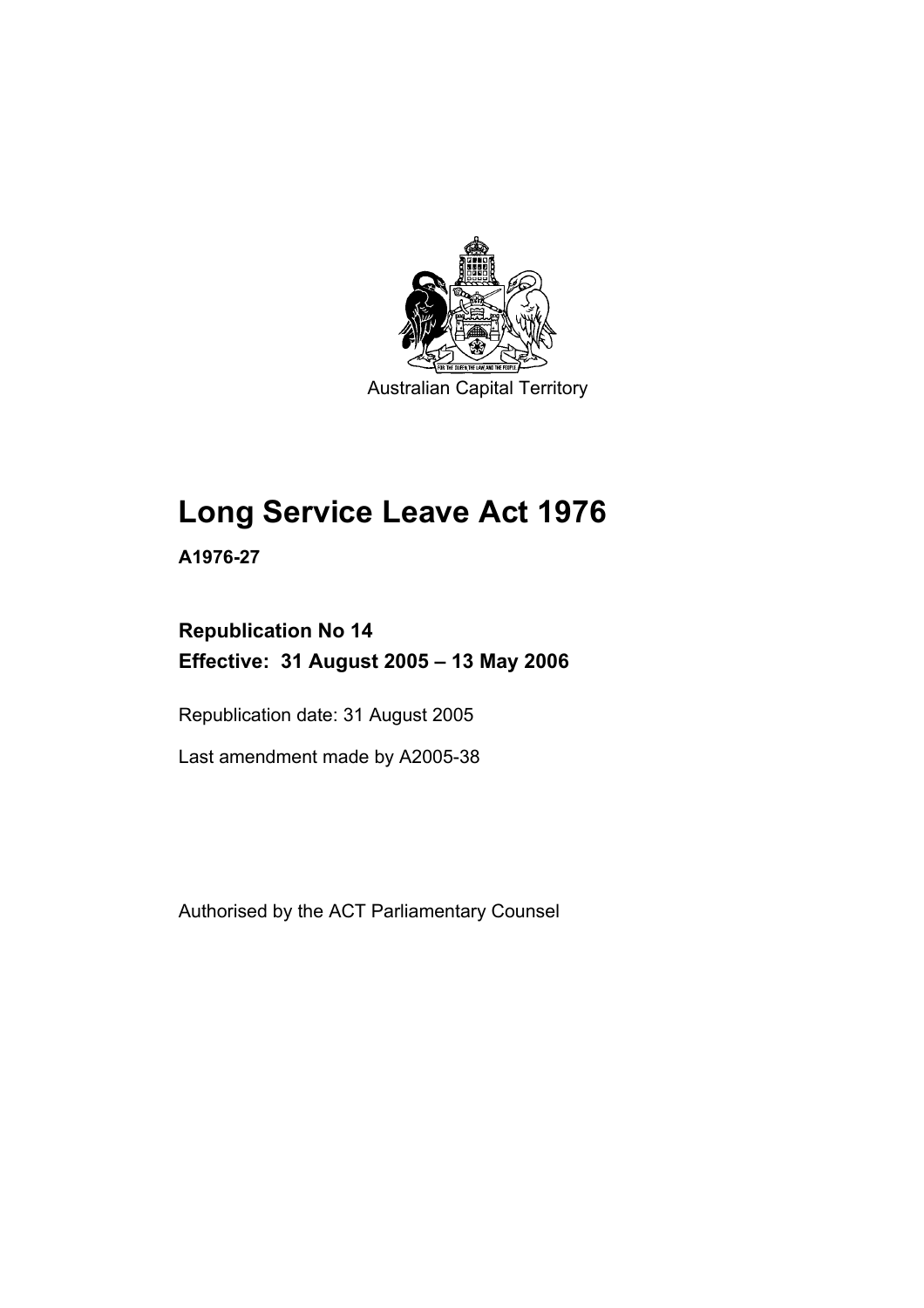### **About this republication**

#### **The republished law**

This is a republication of the *Long Service Leave Act 1976* (including any amendment made under the *Legislation Act 2001*, part 11.3 (Editorial changes)) as in force on 31 August 2005*.* It also includes any amendment, repeal or expiry affecting the republished law to 31 August 2005.

The legislation history and amendment history of the republished law are set out in endnotes 3 and 4.

#### **Kinds of republications**

The Parliamentary Counsel's Office prepares 2 kinds of republications of ACT laws (see the ACT legislation register at www.legislation.act.gov.au):

- authorised republications to which the *Legislation Act 2001* applies
- unauthorised republications.

The status of this republication appears on the bottom of each page.

#### **Editorial changes**

The *Legislation Act 2001*, part 11.3 authorises the Parliamentary Counsel to make editorial amendments and other changes of a formal nature when preparing a law for republication. Editorial changes do not change the effect of the law, but have effect as if they had been made by an Act commencing on the republication date (see *Legislation Act 2001*, s 115 and s 117). The changes are made if the Parliamentary Counsel considers they are desirable to bring the law into line, or more closely into line, with current legislative drafting practice.

This republication does not include amendments made under part 11.3 (see endnote 1).

#### **Uncommenced provisions and amendments**

If a provision of the republished law has not commenced or is affected by an uncommenced amendment, the symbol  $\mathbf{U}$  appears immediately before the provision heading. The text of the uncommenced provision or amendment appears only in the last endnote.

#### **Modifications**

If a provision of the republished law is affected by a current modification, the symbol  $\mathbf{M}$ appears immediately before the provision heading. The text of the modifying provision appears in the endnotes. For the legal status of modifications, see *Legislation Act 2001*, section 95.

#### **Penalties**

The value of a penalty unit for an offence against this republished law at the republication date is—

- (a) if the person charged is an individual—\$100; or
- (b) if the person charged is a corporation—\$500.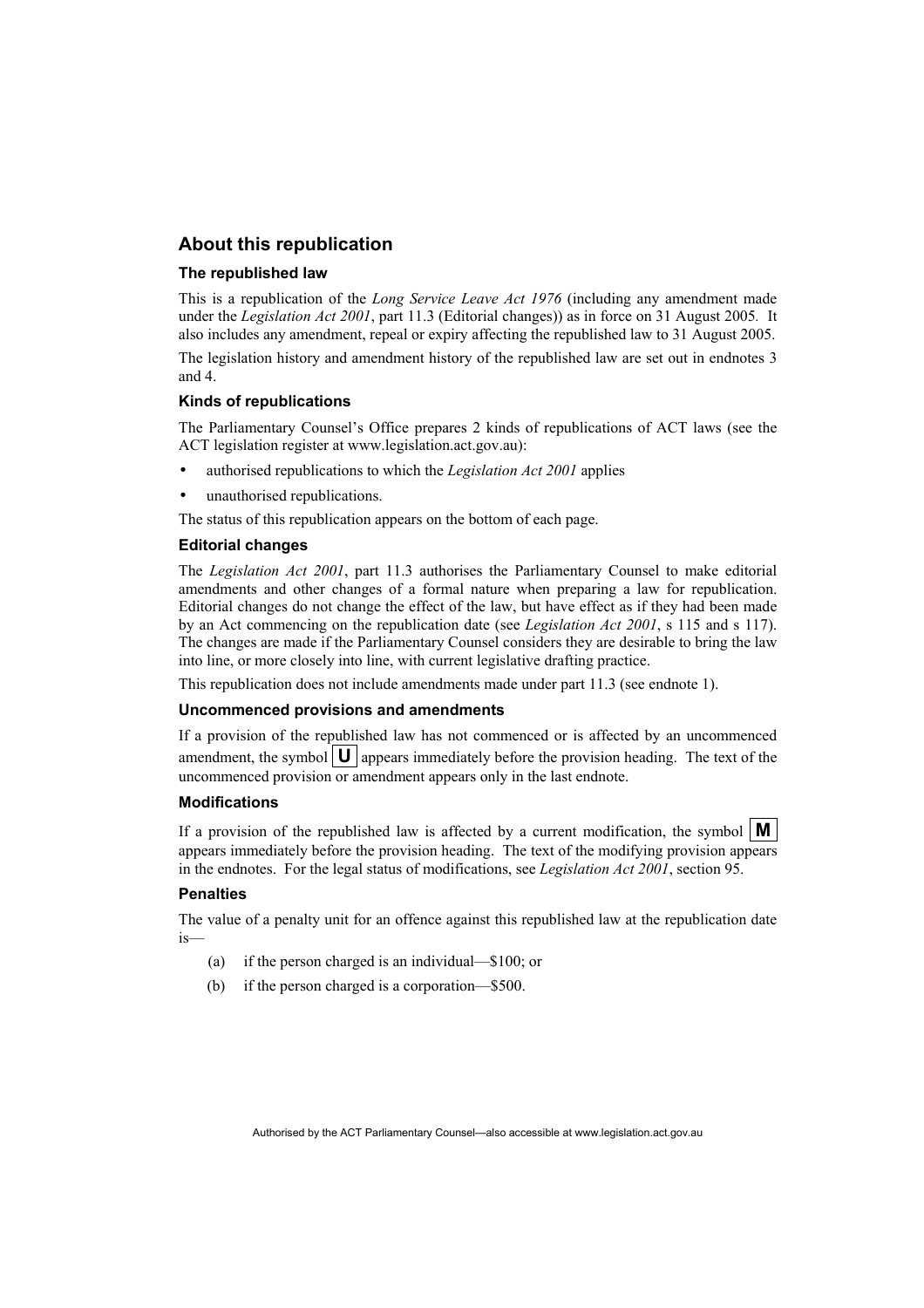

## **Long Service Leave Act 1976**

### **Contents**

31/08/05

| Part 1          | <b>Preliminary</b>                                         |                |
|-----------------|------------------------------------------------------------|----------------|
| 1               | Name of Act                                                | 2              |
| 2               | Dictionary                                                 | 2              |
| 2A              | <b>Notes</b>                                               | 2              |
| 2B              | Offences against Act-application of Criminal Code etc      | $\overline{2}$ |
| Part 2          | <b>Important concepts</b>                                  |                |
| 2C              | Commission recipients may be employees                     | 4              |
| 2D              | Benefits under this Act and LSL (BCI) Act                  | 4              |
| 2E              | Benefits under this Act and LSL (CCI) Act                  | 4              |
| 2F              | Working out remuneration—employee also receives commission | 5              |
| 2G              | Periods of service                                         | 5              |
| 3               | Entitlement to long service leave                          | 7              |
| 4               | Amount of long service leave                               | 7              |
| R <sub>14</sub> | Long Service Leave Act 1976                                | contents 1     |

Page

Authorised by the ACT Parliamentary Counsel—also accessible at www.legislation.act.gov.au

Effective: 31/08/05-13/05/06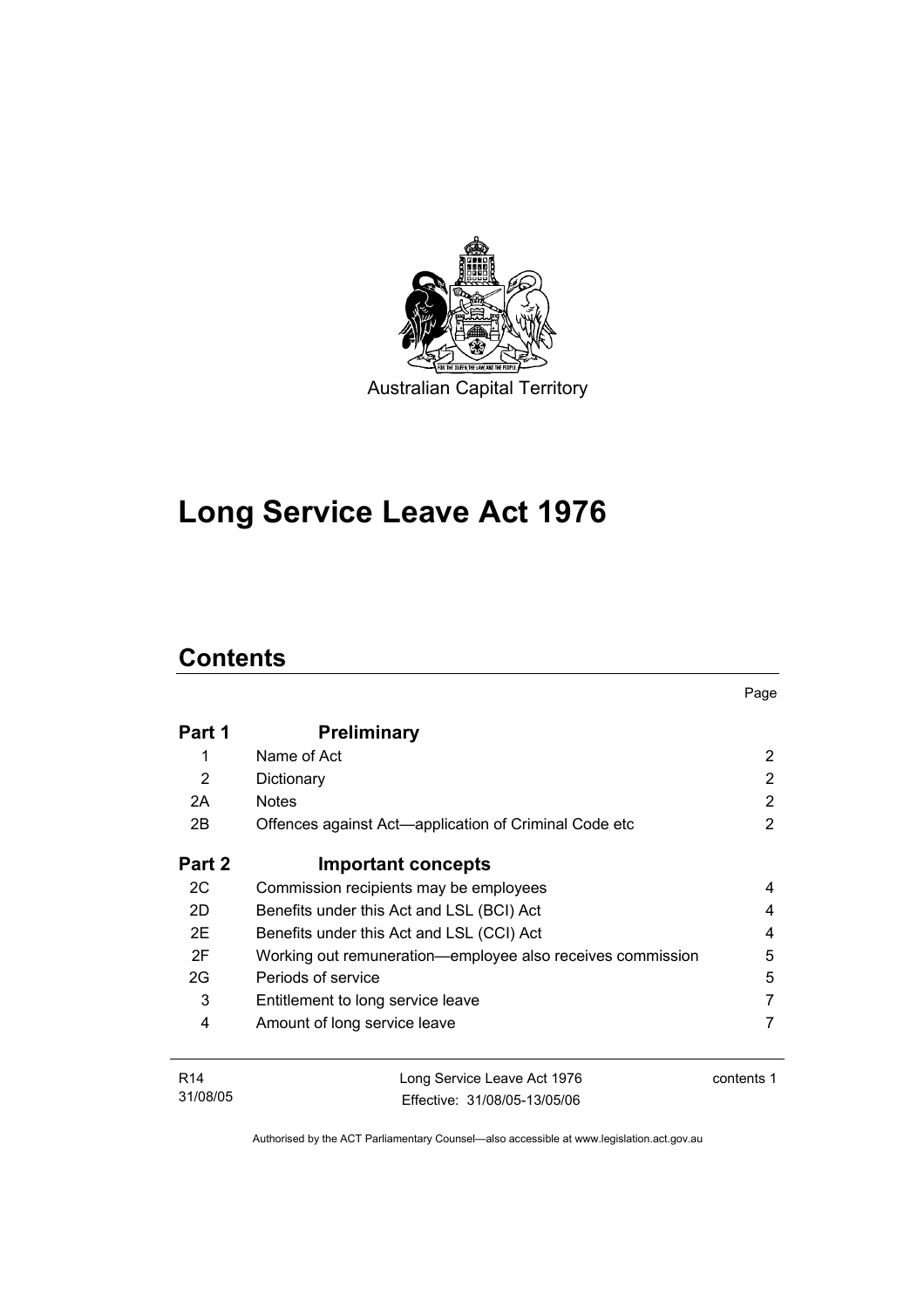#### **Contents**

| 6          | Grant of leave                                   | Page<br>8         |
|------------|--------------------------------------------------|-------------------|
| 7          | Payment for leave                                | 8                 |
| 8          | Manner of payment for leave                      | 9                 |
| 9          | Public holidays not to count as leave            | 10                |
| 10         | Service not affected by transmission of business | 10                |
| 10A        | Continuity of service in certain cases           | 10                |
| 11         | Service with associated companies                | 11                |
| <b>11A</b> | Pay in lieu of long service leave                | 11                |
| 11B        | Pay for ineligible service after 7 years         | $12 \overline{ }$ |
| <b>11C</b> | Pro rata long service leave entitlement          | 13                |
| 11D        | Calculation of ordinary remuneration             | 14                |
| 12         | Long service leave records                       | 14                |
| Part 3     | <b>Administration and enforcement</b>            |                   |
| 13         | Registrar of long service leave                  | 17                |
| 13A        | Appointment of authorised officers               | 18                |
| 13B        | Identity cards                                   | 19                |
| 13C        | Powers of entry of authorised officers           | 19                |
| 13D        | Complaints                                       | 20                |
| 13E        | Notice to comply with Act                        | 21                |
| 13F        | Review of directions by registrar                | 21                |
| 13G        | Review of decisions                              | 21                |
| 13J        | Liability                                        | 22                |
| 13K        | Delegation by registrar                          | 22                |
| Part 4     | <b>Miscellaneous</b>                             |                   |
| 14         | No contracting out                               | 23                |
| 17         | Approved forms                                   | 23                |
| 18         | Regulation-making power                          | 23                |

contents 2 Long Service Leave Act 1976 Effective: 31/08/05-13/05/06

R14 31/08/05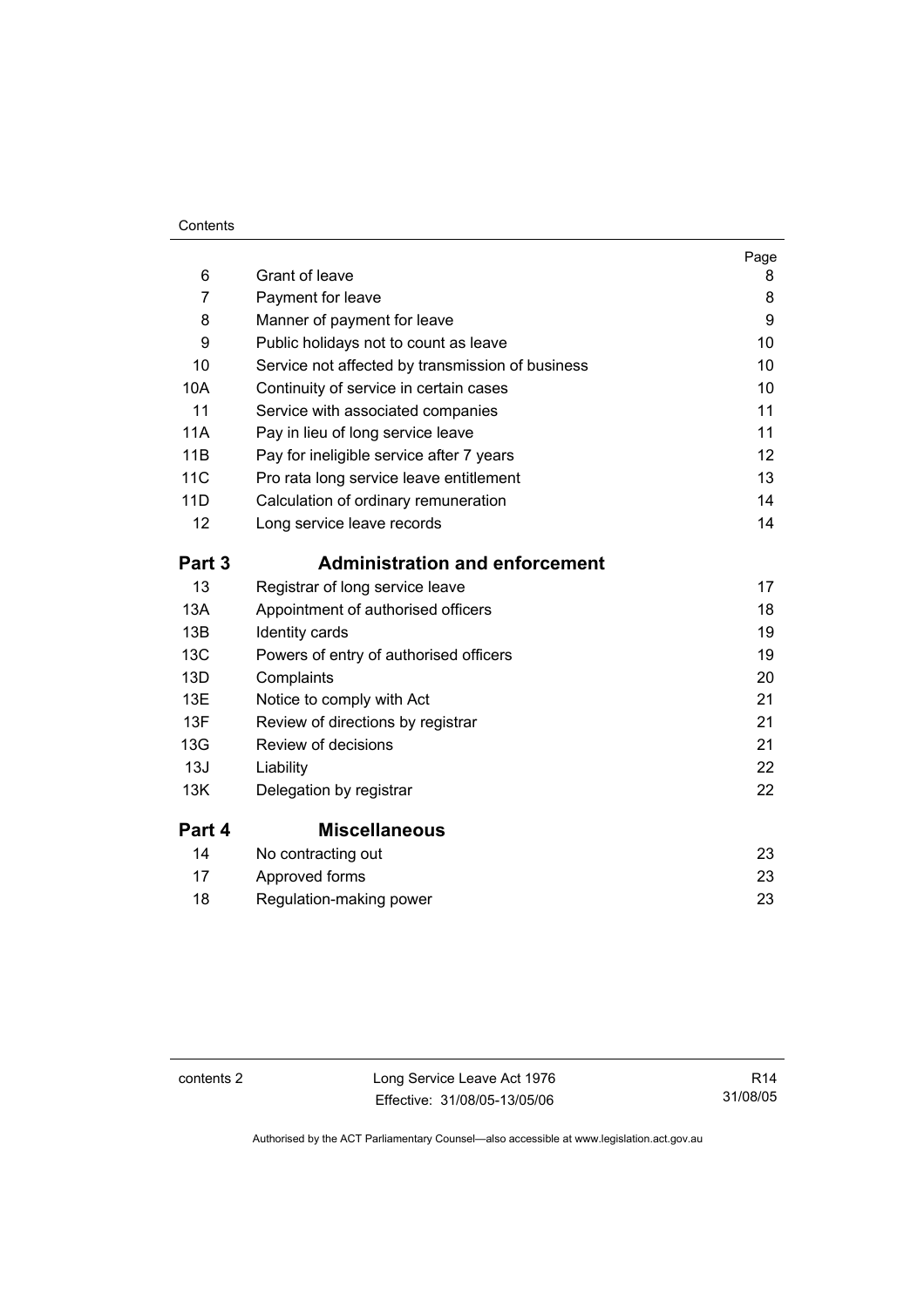|                   |                        | Contents   |
|-------------------|------------------------|------------|
| <b>Dictionary</b> |                        | Page<br>24 |
| <b>Endnotes</b>   |                        |            |
| 1                 | About the endnotes     | 27         |
| 2                 | Abbreviation key       | 27         |
| 3                 | Legislation history    | 28         |
| 4                 | Amendment history      | 31         |
| 5                 | Earlier republications | 35         |

Long Service Leave Act 1976 Effective: 31/08/05-13/05/06

contents 3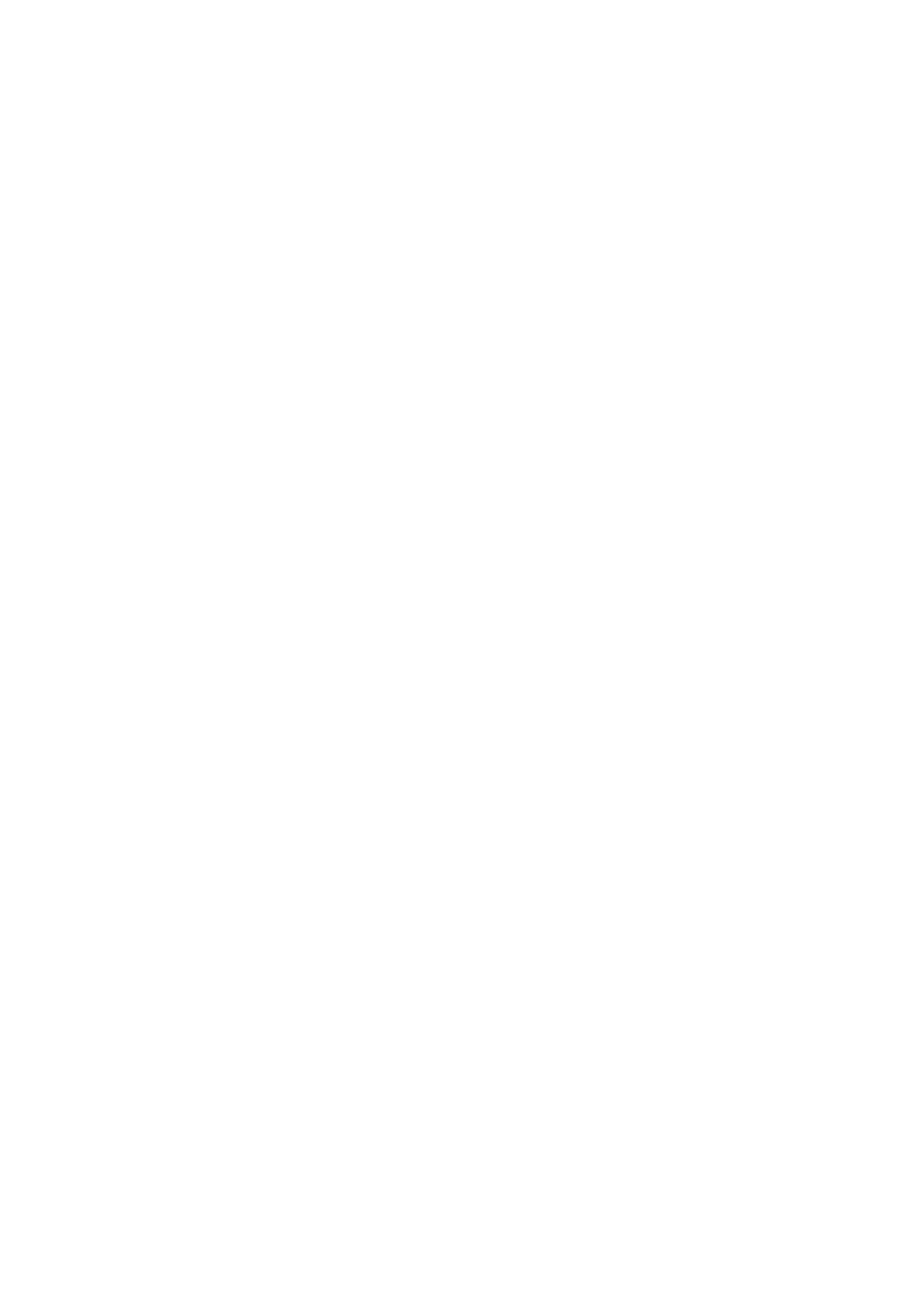

## **Long Service Leave Act 1976**

An Act relating to long service leave

R14 31/08/05

I

Long Service Leave Act 1976 Effective: 31/08/05-13/05/06

page 1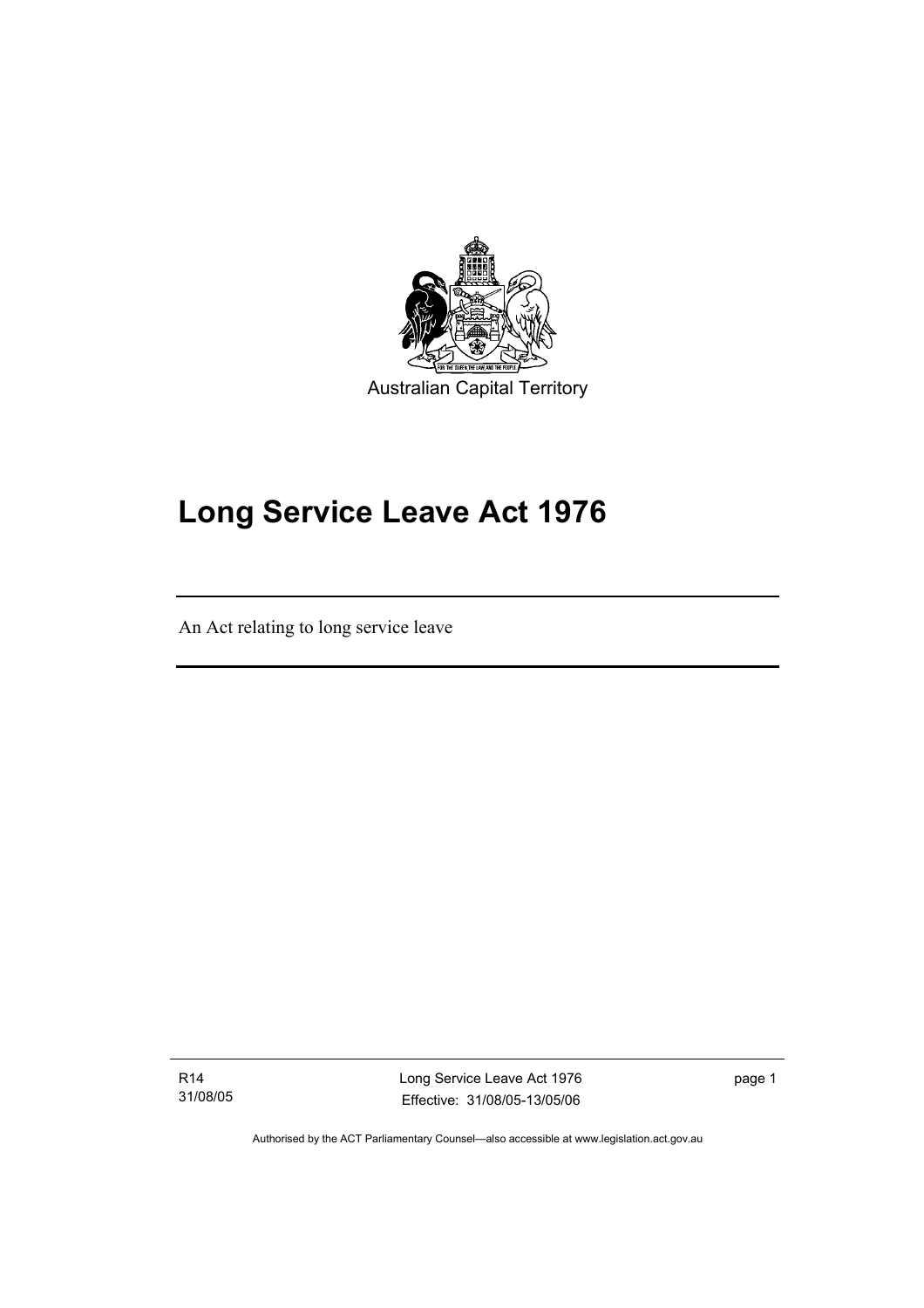#### **Part 1** Preliminary

Section 1

### **Part 1** Preliminary

#### **1 Name of Act**

This Act is the *Long Service Leave Act 1976*.

### **2 Dictionary**

The dictionary at the end of this Act is part of this Act.

*Note 1* The dictionary at the end of this Act defines certain terms used in this Act, and includes references (*signpost definitions*) to other terms defined elsewhere in this Act.

> For example, the signpost definition '*period of service*—see section 2G.' means that the term 'period of service' is defined in that section.

*Note 2* A definition in the dictionary (including a signpost definition) applies to the entire Act unless the definition, or another provision of the Act, provides otherwise or the contrary intention otherwise appears (see Legislation Act, s  $155$  and s  $156$  (1)).

#### **2A Notes**

A note included in this Act is explanatory and is not part of this Act.

*Note* See the Legislation Act, s 127 (1), (4) and (5) for the legal status of notes.

### **2B Offences against Act—application of Criminal Code etc**

Other legislation applies in relation to offences against this Act.

*Note 1 Criminal Code*

The Criminal Code, ch 2 applies to all offences against this Act (see Code, pt 2.1).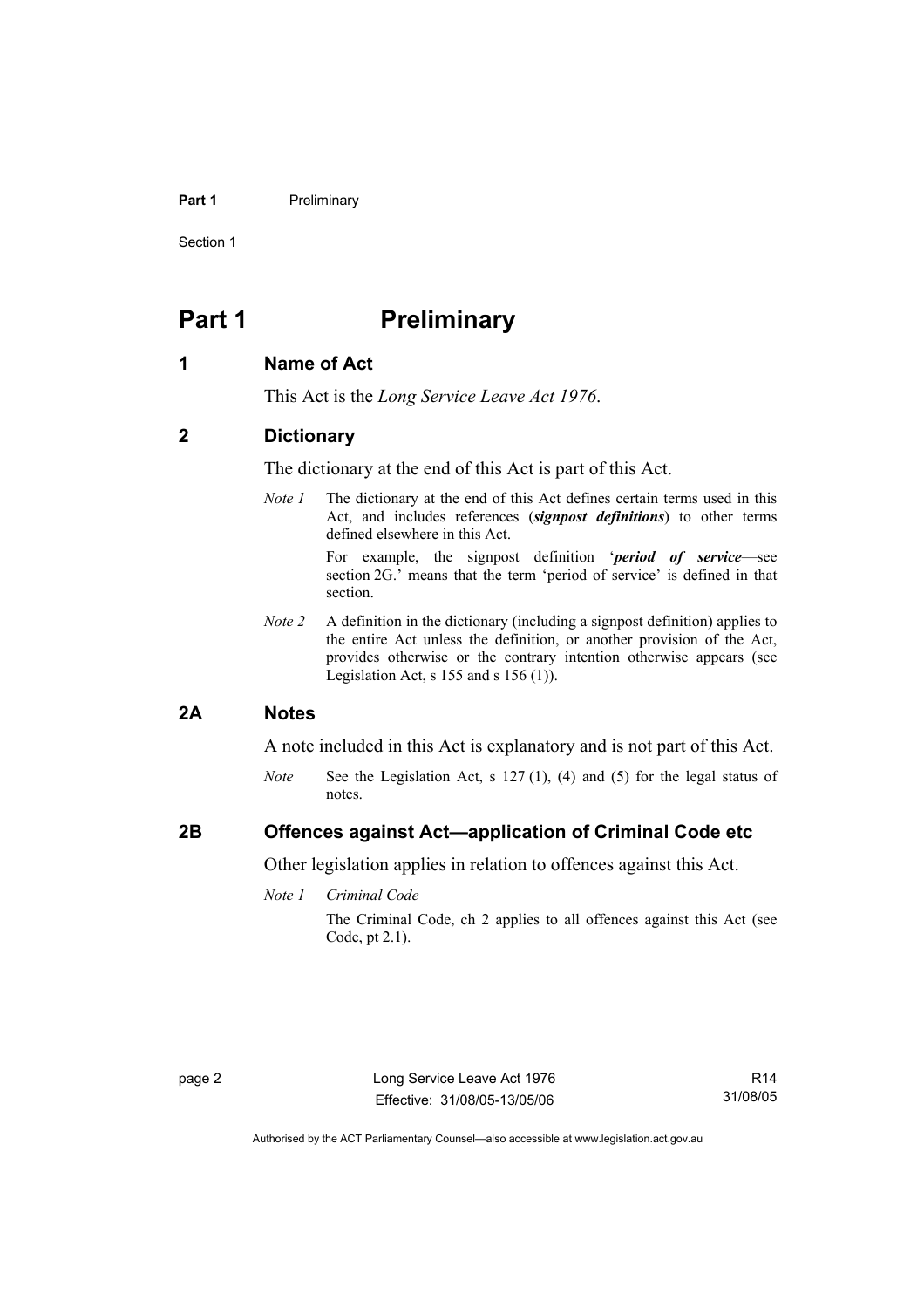The chapter sets out the general principles of criminal responsibility (including burdens of proof and general defences), and defines terms used for offences to which the Code applies (eg *conduct*, *intention*, *recklessness* and *strict liability*).

*Note 2 Penalty units* 

The Legislation Act, s 133 deals with the meaning of offence penalties that are expressed in penalty units.

R14 31/08/05 Long Service Leave Act 1976 Effective: 31/08/05-13/05/06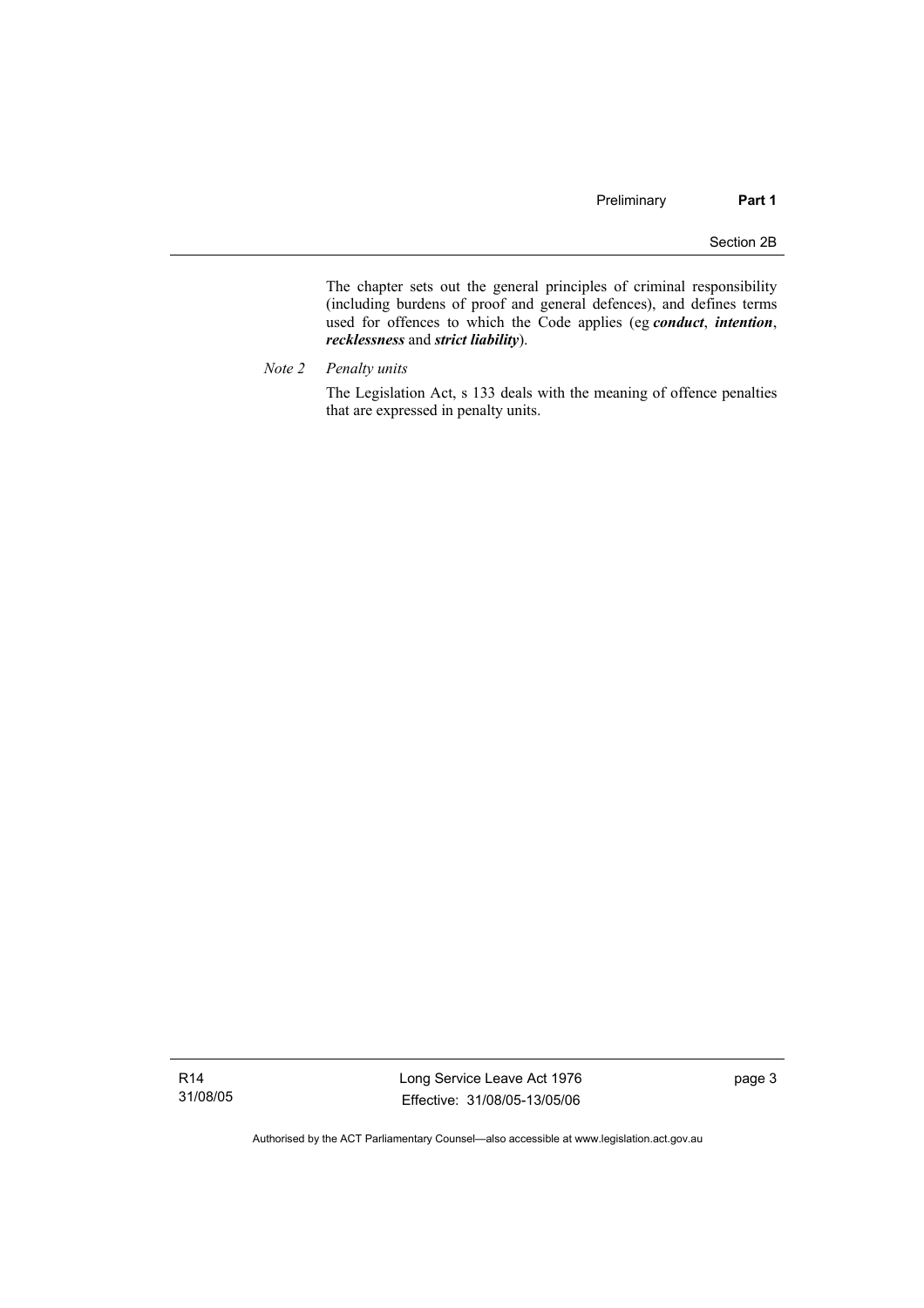#### **Part 2 Important concepts**

Section 2C

### **Part 2 Important concepts**

#### **2C Commission recipients may be employees**

A person may be an employee for this Act even though the person is paid completely or partly by commission.

### **2D Benefits under this Act and LSL (BCI) Act**

- (1) This section applies to an employee who—
	- (a) is registered under the LSL (BCI) Act; and
	- (b) has elected under that Act, section 63 to take long service benefits under that Act for a period stated by the employee.
- (2) The employee's election does not prevent the employee from receiving benefits under this Act.
- (3) However, the employee is not entitled to a benefit under this Act for a period for which the employee has received a benefit under the LSL (BCI) Act.
- (4) In this section:

*LSL (BCI) Act* means the *Long Service Leave (Building and Construction Industry) Act 1981.*

### **2E Benefits under this Act and LSL (CCI) Act**

- (1) This section applies to an employee who—
	- (a) is registered under the LSL (CCI) Act; and
	- (b) has elected under that Act, section 64 to take long service benefits under that Act for a period stated by the employee.
- (2) The employee's election does not prevent the employee from receiving benefits under this Act.

R14 31/08/05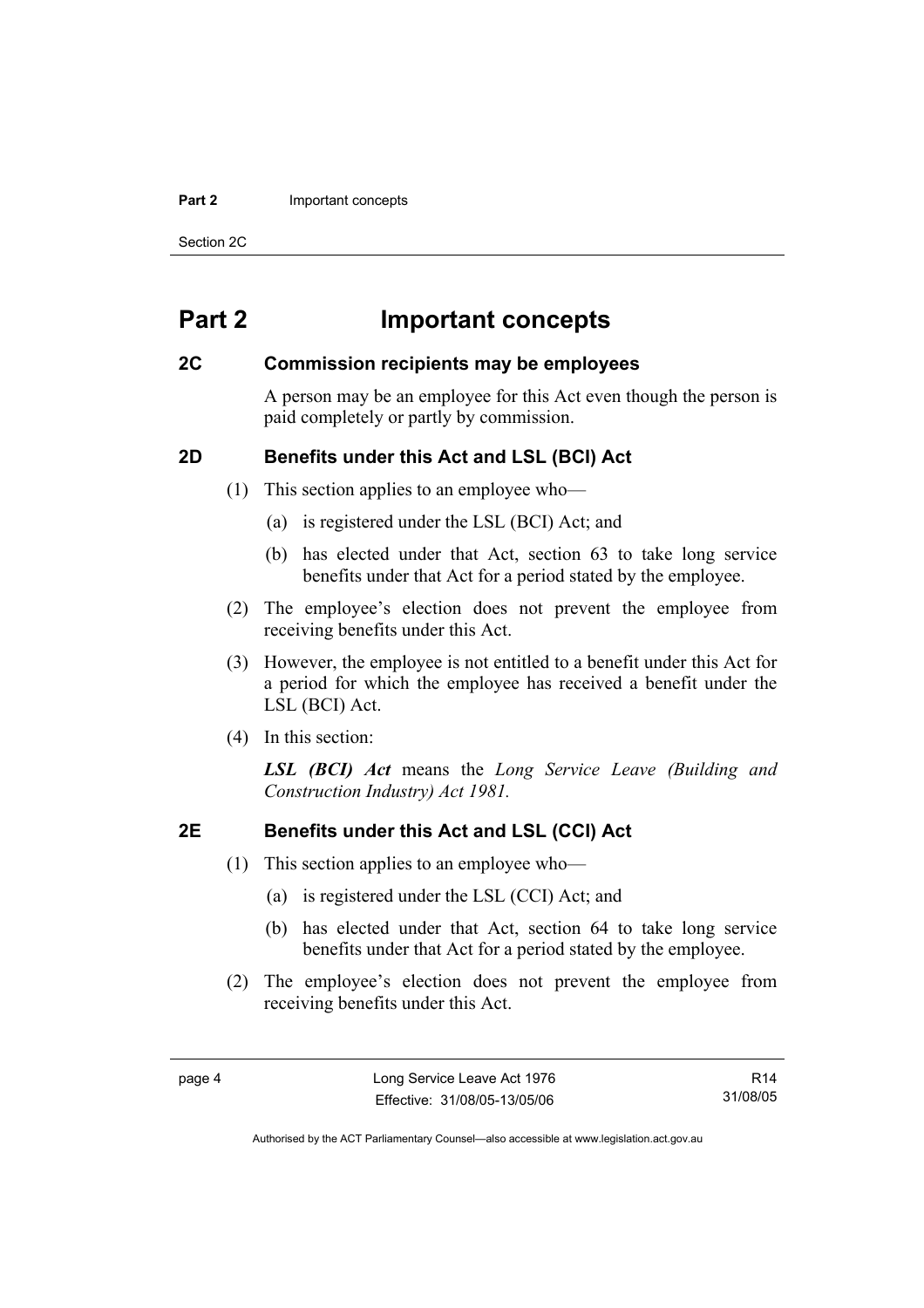- (3) However, the employee is not entitled to a benefit under this Act for a period for which the employee has received a benefit under the LSL (CCI) Act.
- (4) In this section:

*LSL (CCI) Act* means the *Long Service Leave (Contract Cleaning Industry) Act 1999.*

### **2F Working out remuneration—employee also receives commission**

- (1) To work out the ordinary remuneration of an employee who, during a year, is paid completely by commission, or partly by salary or wages and partly by commission—
	- (a) the employee is taken to be paid completely by salary or wages throughout the year; and
	- (b) the amount payable for salary or wages to the employee in relation to a week in the year is taken to be the following:

#### total payable

#### 52

(2) In this section:

*total payable*, for a year, means the total amount payable to the employee for the year as commission, salary or wages.

### **2G Periods of service**

(1) In this Act:

*period of service*, as an employee, means a period of continuous service as the employee of a particular employer.

 (2) However, in working out an employee's period of service, the following interruptions of the period of service do not break the continuity of service: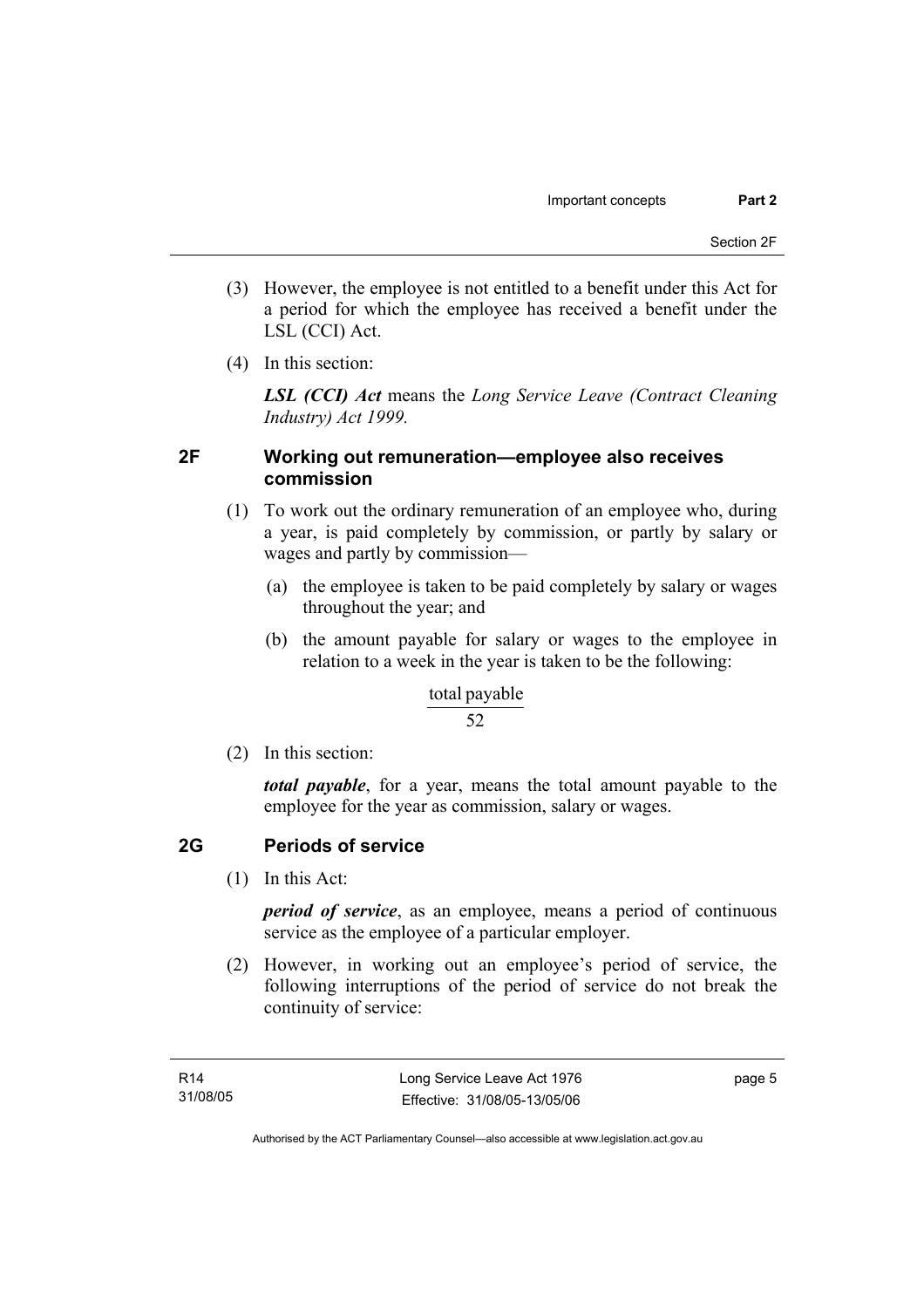#### **Part 2** Important concepts

Section 2G

- (a) an interruption caused by an industrial dispute if the employee returns to the service of the employer in accordance with the terms of settlement of the dispute;
- (b) a period when an employee is stood down by his or her employer because of slackness of trade if the employee is reemployed by the employer within 6 months after the day the employee is stood down;
- (c) a period, other than a period mentioned in the dictionary, definition of *continuous service*, paragraph (a) or (b), when the employee is absent with the employer's leave;
- (d) a period when the employee is absent because of injury arising out of or in the course of the employment;
- (e) any other interruption, including ending of service by the employer (other than with the intention of avoiding the granting of long service leave), if the employee returns to the employer's service within 2 months after the day the service is interrupted;
- (f) service by the employee as a member of the Defence Force, other than as a member rendering continuous full-time service;
- (g) a period of service when the employee is temporarily outside the ACT if the service would be continuous service if the employee were inside the ACT.
- (3) Also, an interruption of an employee's service of longer than 2 months does not break the continuity of service if the interruption is caused by the seasonal nature of the work.
- (4) For subsection (2) (f), the service by the employee as a member of the Defence Force is taken to be service with the person by whom the employee was employed immediately before the employee began to serve as a member of the Defence Force.

R14 31/08/05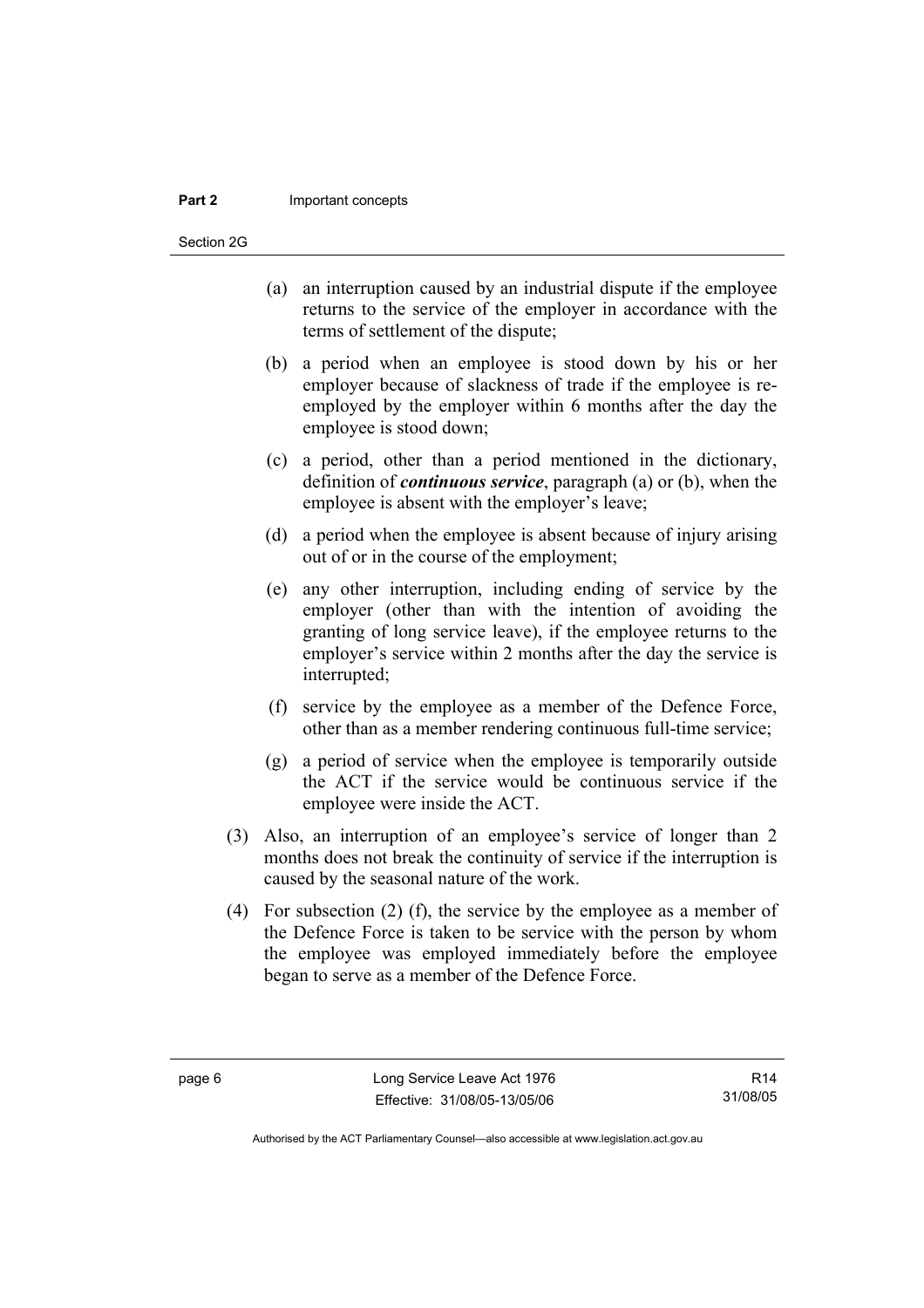(5) To remove any doubt, the period of the interruption under subsection (2) or (3) (other than a period mentioned in subsection (2) (f) or (g)) must not be taken into account in working out the total period of service.

#### **Example**

Fiona starts work in the cosmetics department of Desmond James ('DJ's'), a department store, on 1 January 1992. She works there until 31 December 1994, when she quits to take up a position with Gray's Brothers, a competing department store. She doesn't like the new manager and returns to her old job at DJ's on 1 February 1995. On 1 June 1995 there is a strike which continues till 30 September 1995, after which Fiona returns to work in accordance with the terms of settlement of the dispute. On 1 August 1999 Fiona injures herself at work and is unable to return to work until 1 December 1999. The cumulative absences of 9 months do not count as service, postponing her entitlement, but do not break continuity of service. Her 10 years long service leave falls due on 1 October 2002.

*Note* An example is part of the Act, is not exhaustive and may extend, but does not limit, the meaning of the provision in which it appears (see Legislation Act, s 126 and s 132).

#### **3 Entitlement to long service leave**

- (1) An employee who has completed 7 years service with a single employer is entitled to long service leave for the period of the service.
- (2) An employee is entitled to long service leave for each consecutive 5 years of service completed by the employee after the end of the 7th year of service.
- (3) An employee's entitlement to long service leave for a period of service arises at the end of the period.

#### **4 Amount of long service leave**

An employee accrues long service leave at the rate of  $\frac{1}{5}$  of a month's leave for each year of service.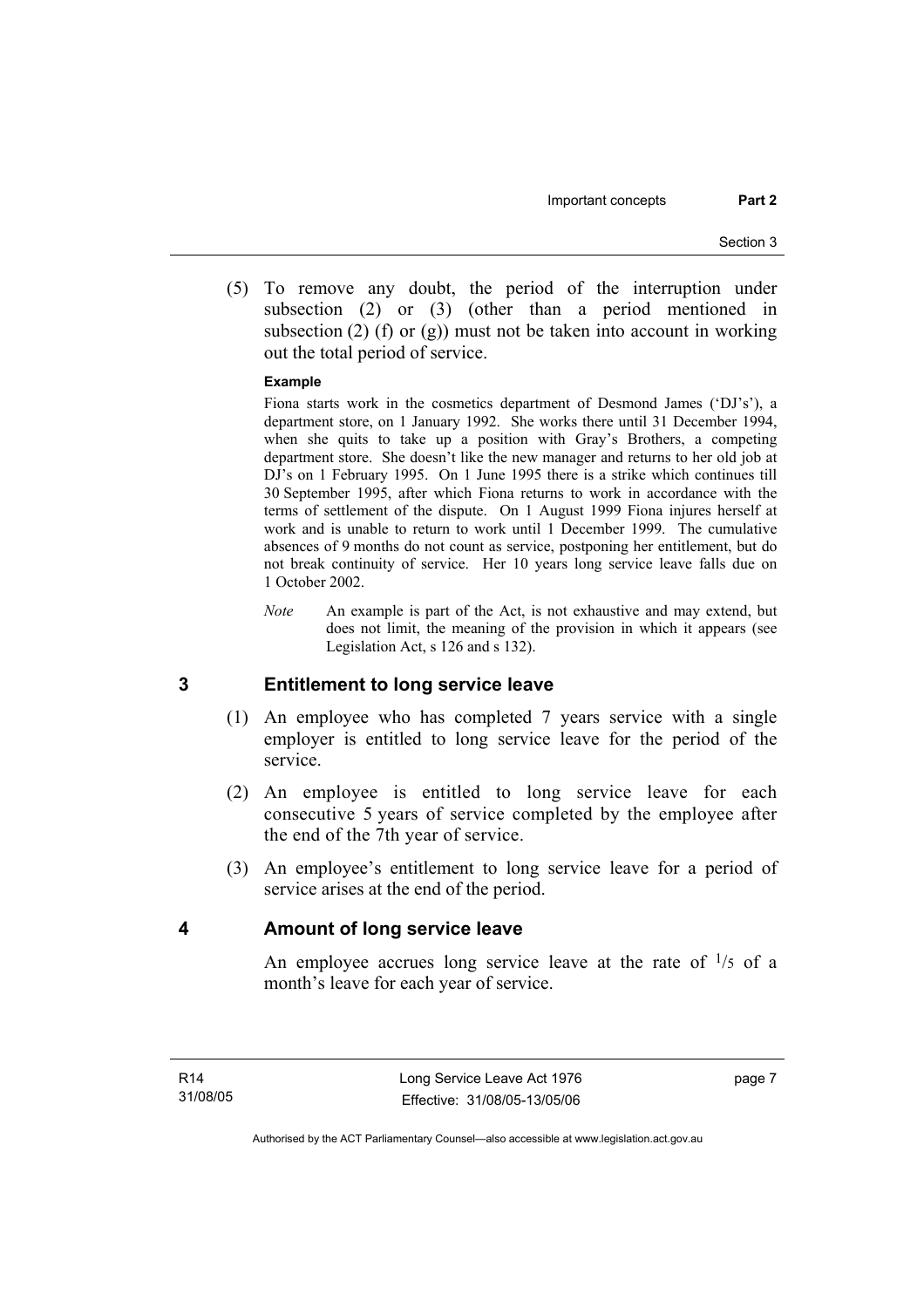#### **Part 2 Important concepts**

Section 6

### **6 Grant of leave**

- (1) An employer commits an offence if—
	- (a) an employee of the employer becomes entitled to long service leave; and
	- (b) the employer does not grant the leave—
		- (i) as soon as practicable, having regard to the needs of the employer's business, after the employee becomes entitled to the leave; or
		- (ii) if the employer and employee agree—at another time or times.

Maximum penalty: 50 penalty units.

 (2) An employer commits an offence if the employer does not, at least 60 days before the date from which long service leave is to be taken, give the employee written notice of the date.

Maximum penalty: 50 penalty units.

- (3) Subsection (2) does not apply if the employee agrees otherwise.
- (4) An offence against this section is a strict liability offence.
- (5) Long service leave may only be granted for less than 1 month if the employer and employee agree.

#### **7 Payment for leave**

- (1) Payment for long service leave shall be made at the rate of an amount equivalent to the ordinary remuneration the employee would have received in respect of the period of leave if he or she had not taken the leave.
- (2) In the case of an employee who is a part-time employee or casual employee, the ordinary remuneration shall be calculated by multiplying the average number of hours worked each week by the employee during the period of 12 months immediately preceding the

R14 31/08/05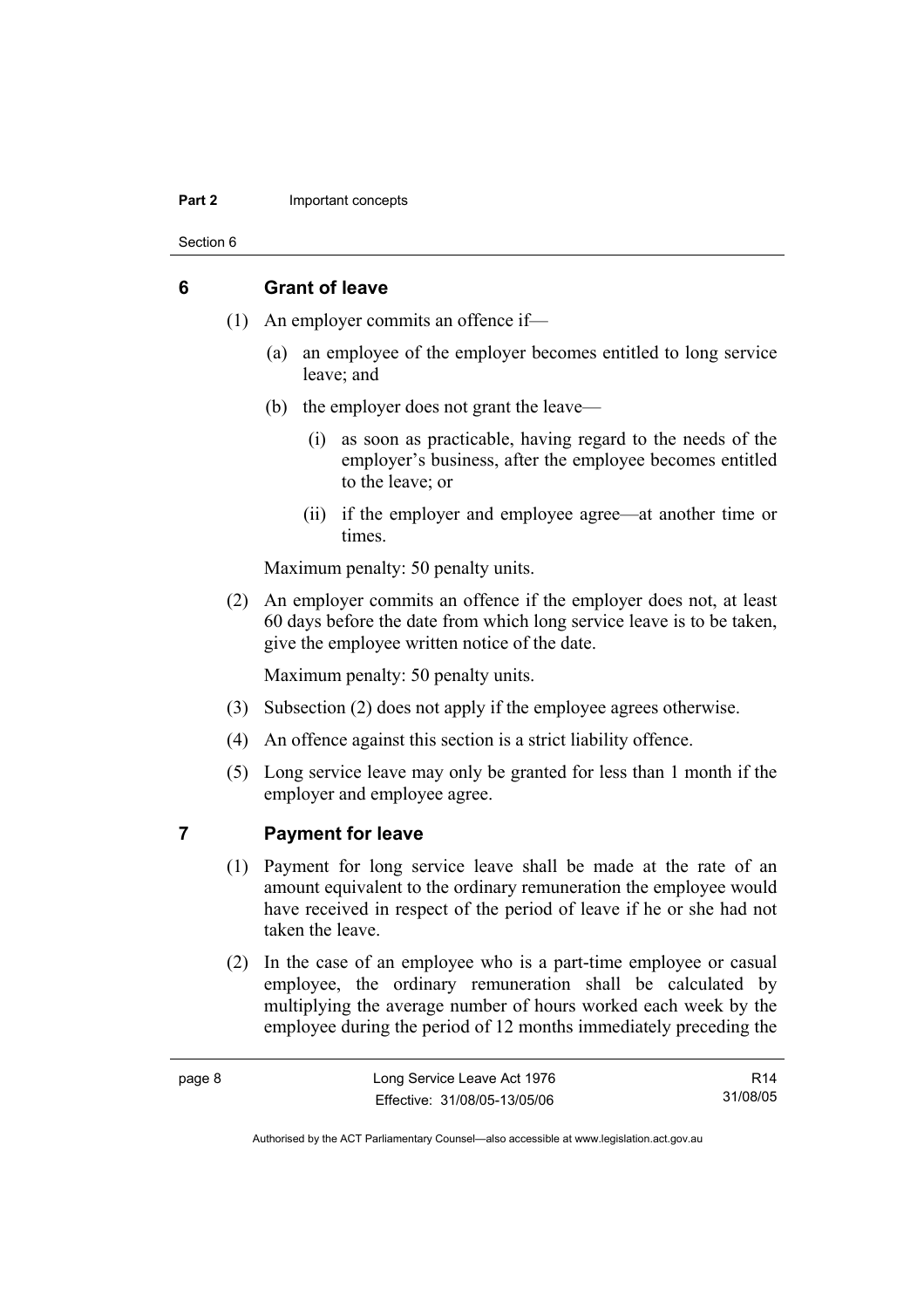day on which the employee became entitled to the leave by the ordinary remuneration of the employee on that day.

 (3) If, within the period of 2 years immediately before the date on which an employee becomes entitled to long service leave in respect of a period of service, the employee ceases to be employed full time and is employed part time or as a casual employee, the ordinary remuneration for long service leave shall be calculated by dividing by 5 the total amount of salary or wages paid to the employee in the period of 5 years ending on his or her becoming so entitled.

### **8 Manner of payment for leave**

- (1) An employer commits an offence if the employer does not pay an employee for long service leave—
	- (a) in advance for the whole period of the long service leave; or
	- (b) at the same times as the employer would have paid the employee if the employee had not taken the leave and, if the employee asks for it, by cheque posted to an address the employee nominates; or
	- (c) if the employer and the employee agree—in another way.

Maximum penalty: 50 penalty units.

- (2) An offence against this section is a strict liability offence.
- (3) If, after payment in respect of long service leave is made in accordance with subsection (1), the amount of ordinary remuneration payable under an award or agreement to the employee increases, payment of that increase shall—
	- (a) if payment was made under subsection (1) (a)—be made to the employee as soon as practicable on completion of that leave; or
	- (b) if payment was made under subsection (1) (b)—be made to the employee in accordance with that paragraph; or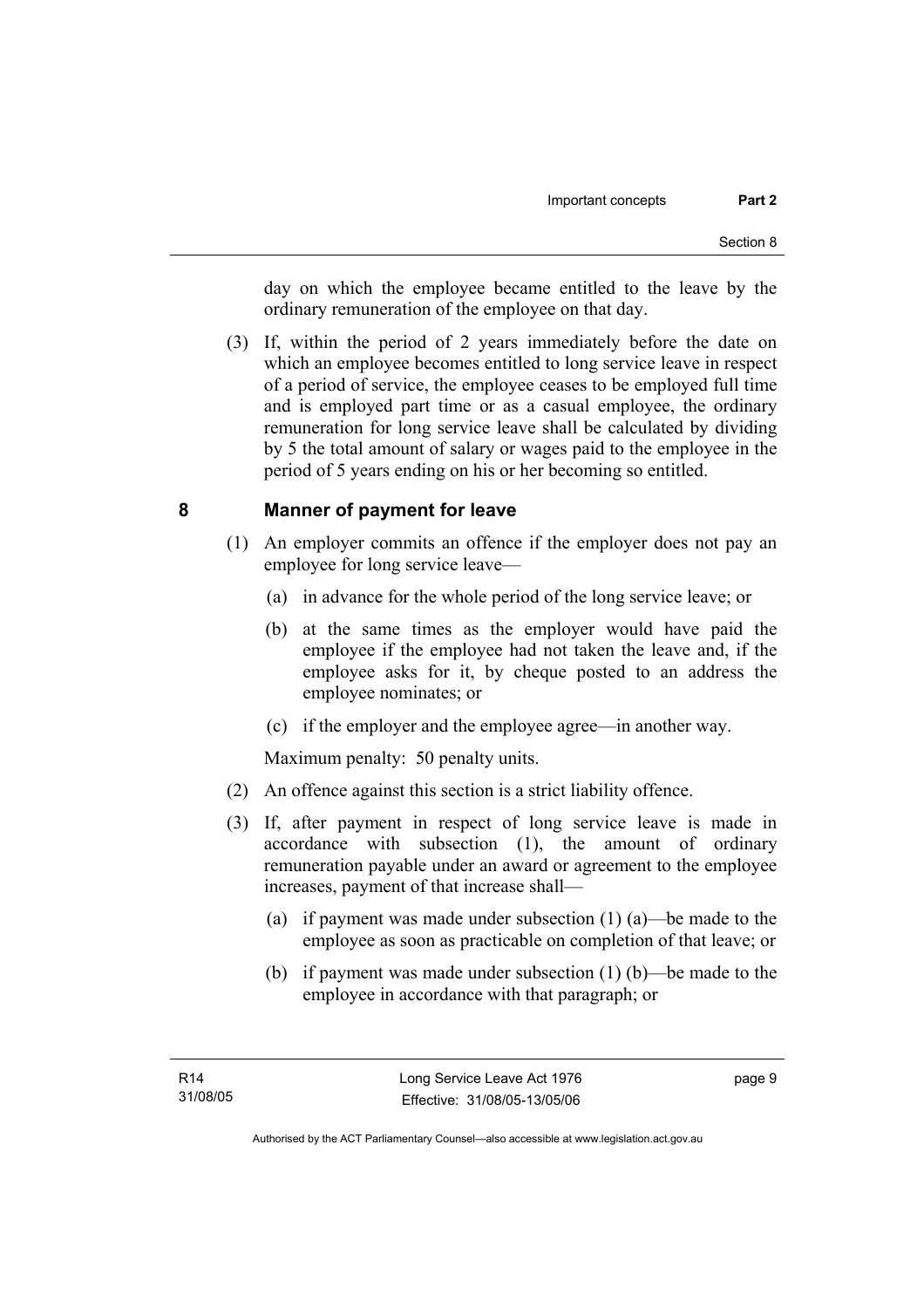#### **Part 2** Important concepts

#### Section 9

- (c) if payment was made under subsection (1) (c)—be made in such manner as is agreed by the employer and the employee, or in the absence of such agreement, as soon as practicable on completion of that leave.
- (4) Payment in lieu of long service leave shall be made—
	- (a) to the employee as soon as practicable after termination of his or her employment; or
	- (b) in the case of a deceased employee, to his or her legal personal representative as soon as practicable after the death of the employee but in any case not later than 12 months after his or her death.

#### **9 Public holidays not to count as leave**

- (1) This section applies if a public holiday or an award holiday falls during a period of long service leave taken by an employee.
- (2) The period of long service leave is increased by 1 day for each such holiday.

### **10 Service not affected by transmission of business**

Where, before or after the date of commencement of this Act, a business is transmitted from 1 employer to another and a person who was, immediately before the transmission, an employee of the first employer becomes, immediately after the transmission, an employee of the second employer—

- (a) the period of service of the employee shall be deemed not to have been interrupted; and
- (b) the period of service of the employee with the first employer shall be deemed to be service with the second employer.

#### **10A Continuity of service in certain cases**

(1) Where—

R14 31/08/05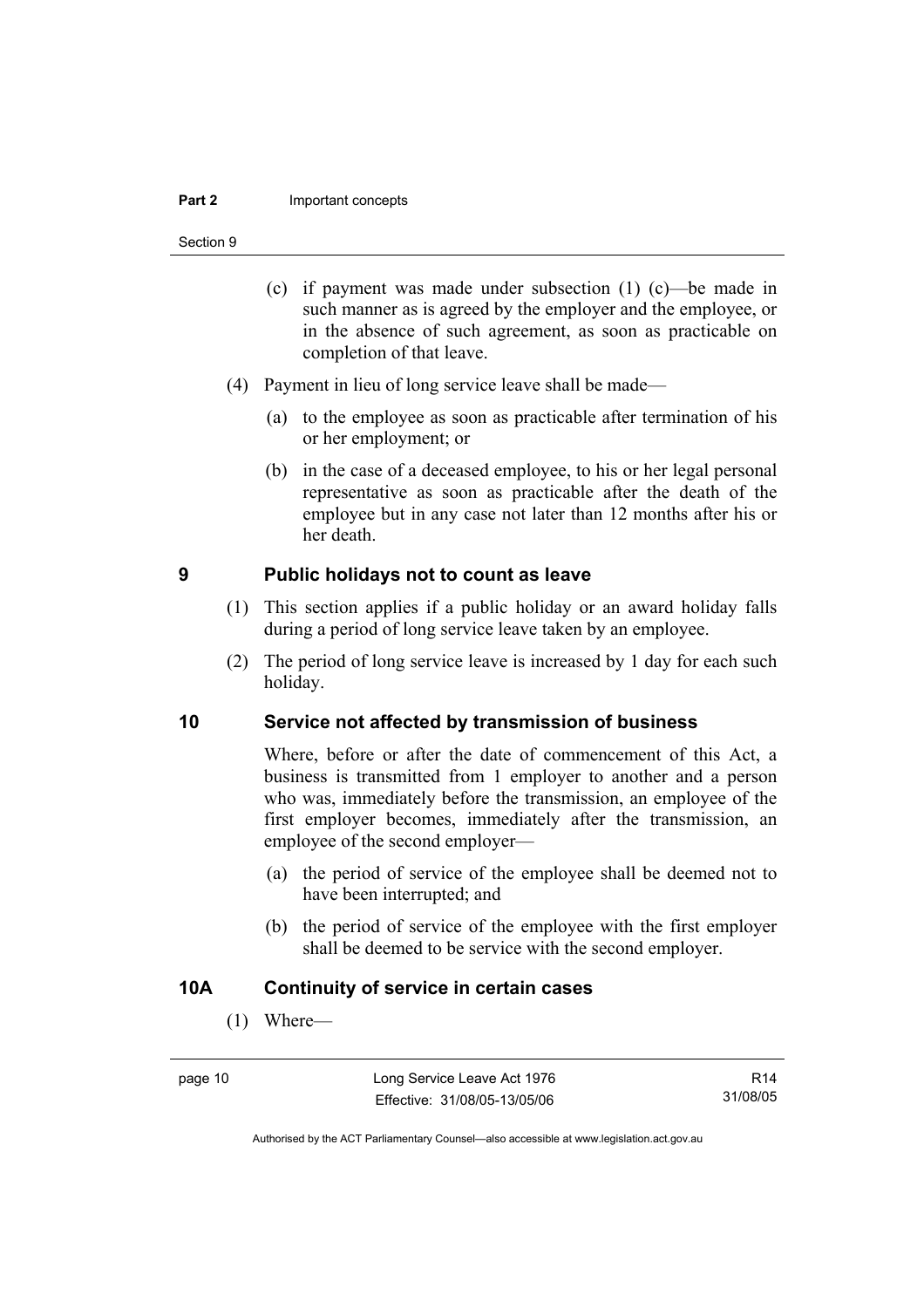- (a) a contract for the supply of services by 1 party to the contract (the *first contractor*) on behalf of the other party to the contract (the *principal*) has been discharged; and
- (b) the principal enters into another contract with a person other than the first contractor for the supply of those services on its behalf by that other person (the *second contractor*); and
- (c) that other contract imposes an obligation on the second contractor to the effect that, so far as practicable, the second contractor shall employ, in supplying those services, persons whose employment with the first contractor ceased because of the discharge of the firstmentioned contract; and
- (d) under that obligation the second contractor employs such a former employee of the first contractor; and

this section applies to that former employee.

 (2) Where this section applies to a person, the aggregate of the periods of service by the person for the first contractor and the second contractor shall, for this Act, be taken to be 1 period of service for the second contractor.

### **11 Service with associated companies**

Where, over a continuous period, an employee has been employed by 2 or more companies each of which is an associated company, the employee is entitled to long service leave as if he or she had, during the whole of the period of service, been employed by the company by which he or she is employed at the date at which his or her long service leave accrues.

### **11A Pay in lieu of long service leave**

 (1) For this section, the long service leave credit of a person is the amount of long service leave that has accrued to the person less the amount of long service leave granted to the person.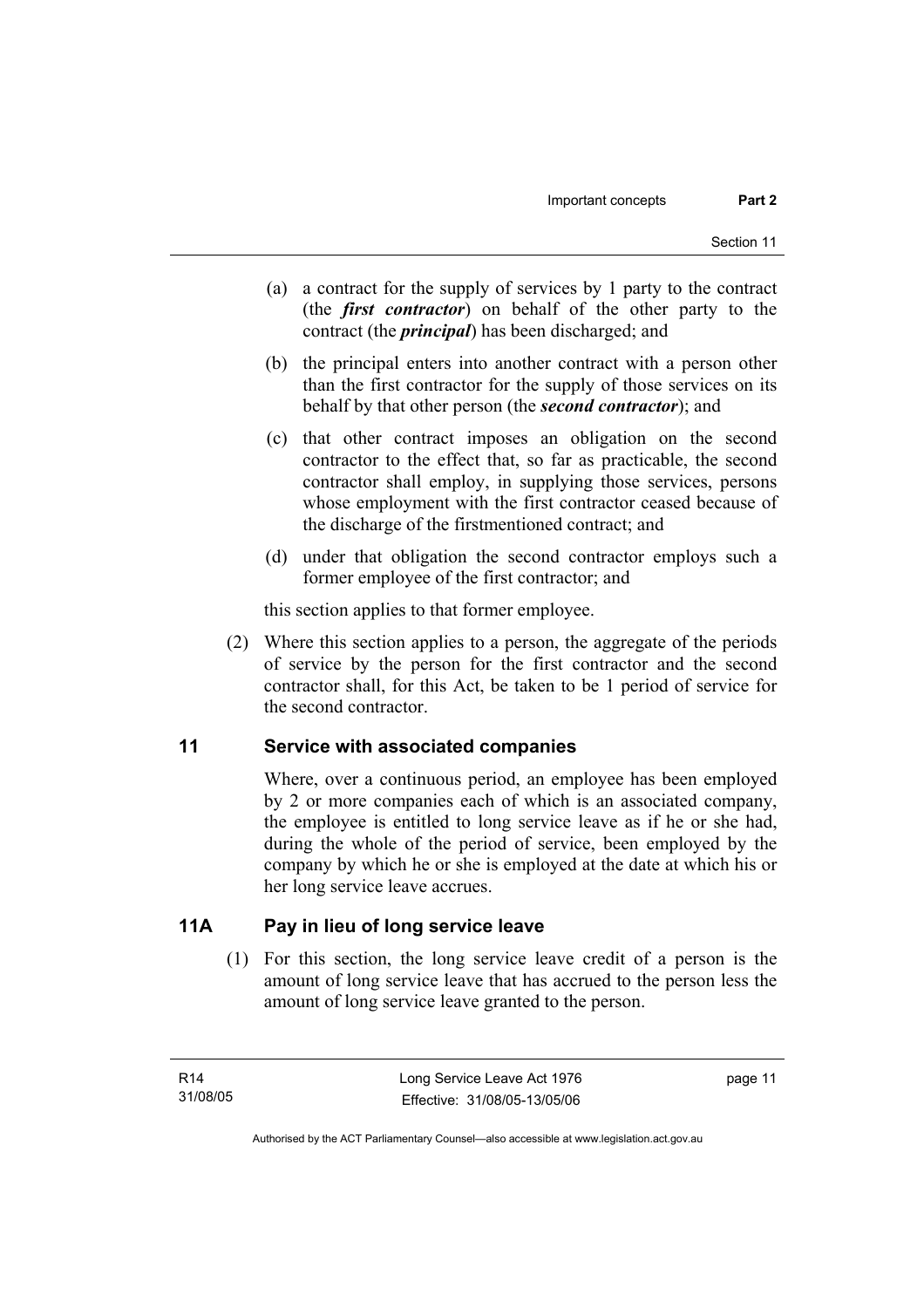Section 11B

- (2) Where—
	- (a) a person's employment ceases for any reason; and
	- (b) the person had a long service leave credit immediately before the employment ceased;

the employer shall pay the amount ascertained in accordance with subsection (3)—

- (c) to the person; or
- (d) if the person is dead—to the legal personal representative of the deceased person.
- (3) The amount payable is an amount that is equal to the amount of ordinary remuneration that, but for the cessation of employment, would have been payable by the employer under section 7 to the person for a period of service equal to the period of the person's long service leave credit immediately before the cessation of employment.
- (4) For subsection (1), long service leave is to be taken to have accrued in respect of any uncompleted period of 5 years service that commenced immediately after the expiration of the last period of service in respect of which long service leave accrued to the person in the same proportion as the number of years or months of service completed bears to 5 years.

### **11B Pay for ineligible service after 7 years**

(1) In this section:

*period of ineligible service*, in relation to a person, means a period of service of not less than 1 year but less than 5 years that commenced immediately after the expiration of the last period of service in respect of which long service leave accrued to the person.

- (2) Where—
	- (a) a person's employment ceases for any reason; and

| page 12 | Long Service Leave Act 1976  | R14      |
|---------|------------------------------|----------|
|         | Effective: 31/08/05-13/05/06 | 31/08/05 |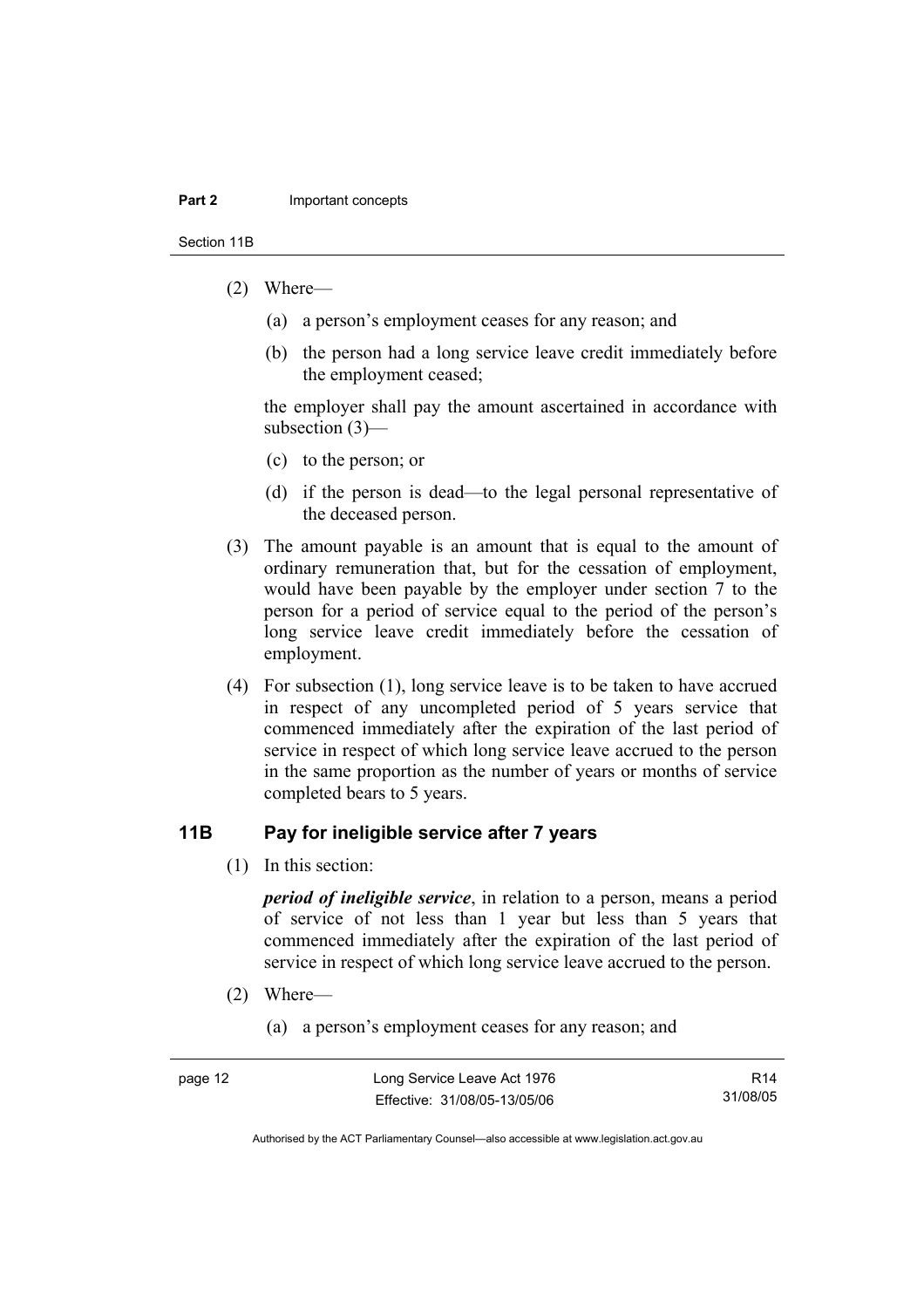(b) the person had completed a period of ineligible service in that employment;

the employer shall pay the amount ascertained in accordance with subsection (3)—

- (c) to the person; or
- (d) if the person is dead—to the legal personal representative of the deceased person.
- (3) The amount payable is an amount that is equal to the amount of ordinary remuneration that, but for the cessation of employment, would have been payable by the employer to the person for a period of service equal to the period that is ascertained by multiplying  $1/5$  of a month's leave by the number of years or months of service completed by the person in the period of ineligible service referred to in subsection (2) (b).

### **11C Pro rata long service leave entitlement**

- (1) Where—
	- (a) a person's employment is terminated—
		- (i) by the person because of illness or incapacity or a domestic or other pressing necessity of such a nature to justify the termination; or
		- (ii) by the person upon or after attaining the minimum retiring age; or
		- (iii) by the death of the person; or
		- (iv) by the employer for a reason other than the person's serious and wilful misconduct; and
	- (b) the person had completed a period of service in that employment of at least 5 years but less than 7 years;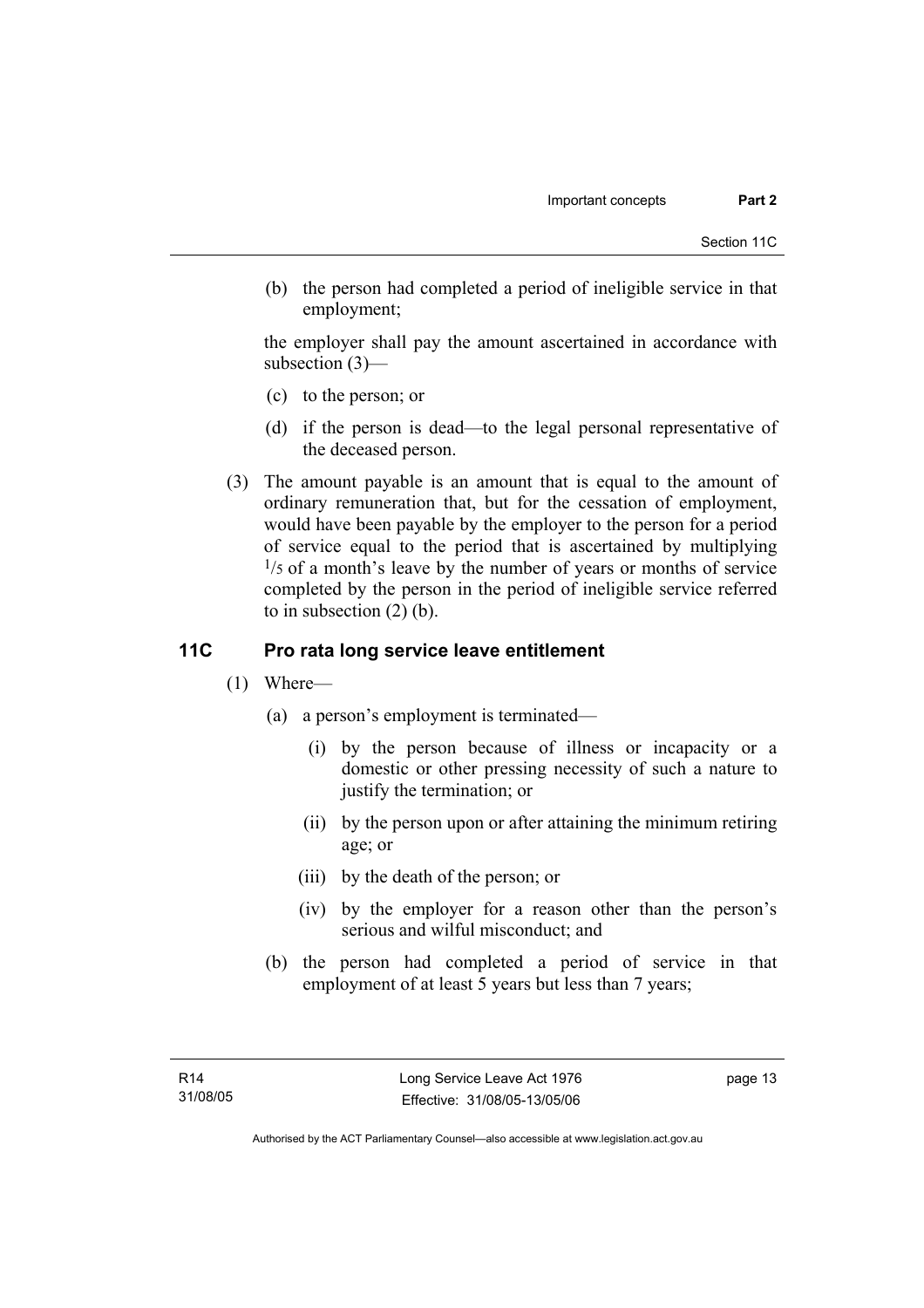#### **Part 2 Important concepts**

Section 11D

the employer shall pay the amount ascertained in accordance with subsection (2)—

- (c) to the person; or
- (d) if the person is dead—to the legal personal representative of the deceased person.
- (2) The amount payable is an amount that is equal to the amount of ordinary remuneration that, but for the cessation of employment, would have been payable by the employer to the person for a period of service equal to the period that bears to 2 months the same proportion as the number of years or months of service completed by the person bears to 10 years.

### **11D Calculation of ordinary remuneration**

For section 11A, 11B or 11C, the amount of ordinary remuneration that, but for the cessation of employment by a person, would have been payable by the employer to the person for a period of service referred to in that section shall be calculated—

- (a) at the rate at which ordinary remuneration was payable to the person immediately before the cessation of employment; and
- (b) if the person was a part-time employee or casual employee immediately before the cessation of employment—on the basis that during that period of service the person would have been employed for the number of hours per week that is equal to the average number of hours per week for which the employee was employed during the period of 12 months immediately before the cessation of employment.

### **12 Long service leave records**

- (1) An employer commits an offence if the employer does not, for each employee, keep a record of—
	- (a) the name, occupation and classification of the employee; and

R14 31/08/05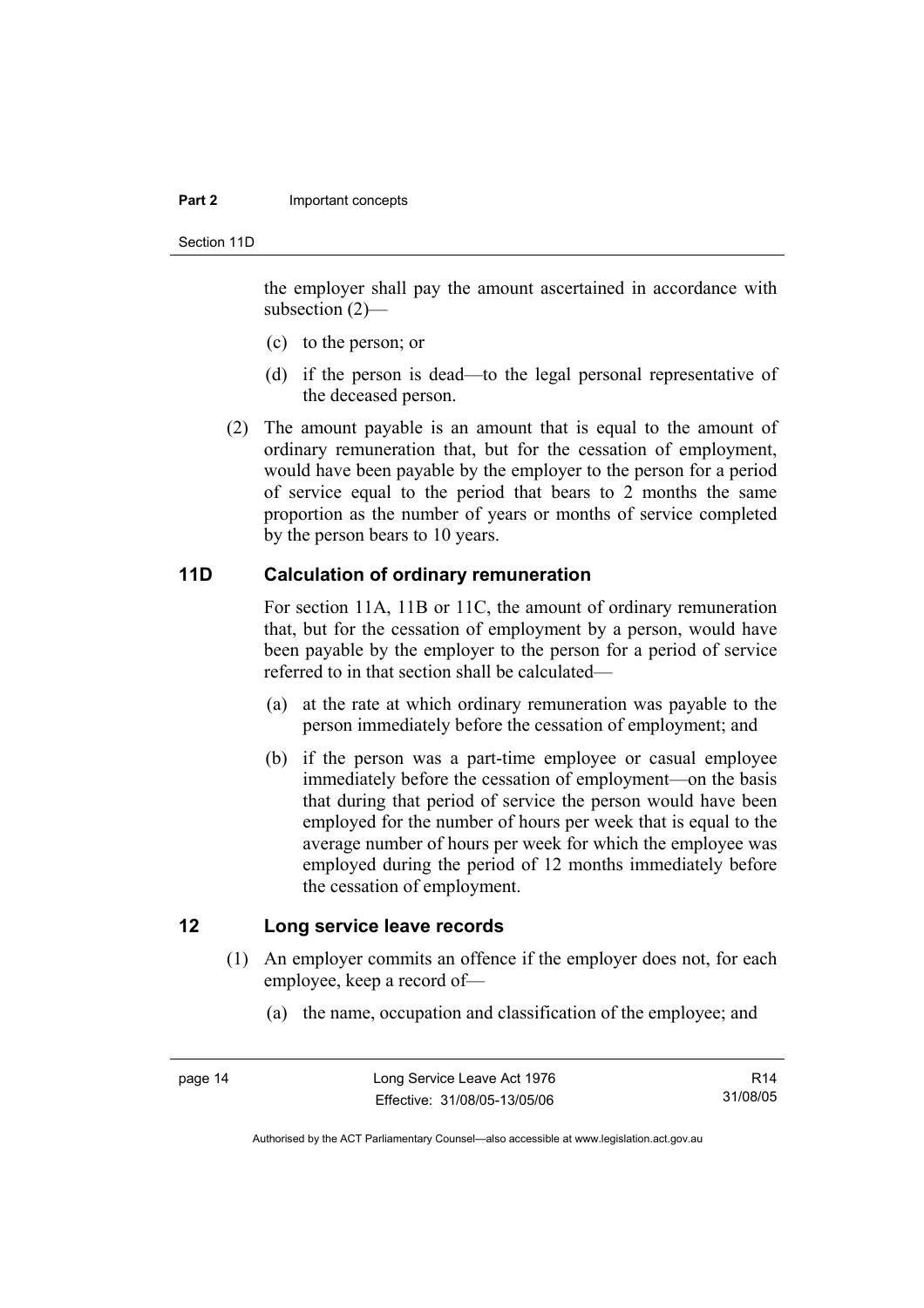- (b) whether the employee is full-time, part-time or casual; and
- (c) the employee's ordinary remuneration, including the base rate of pay and any loading payable to the employee, and the purpose of the loading; and
- (d) the number of hours the employee works each week; and
- (e) the date when the employee starts as an employee; and
- (f) any annual leave the employee takes; and
- (g) the employee's entitlement to long service leave; and
- (h) long service leave granted, or payment instead of leave made, to the employee; and
- (i) if the person ceases to be employed by the employer—the date when, and reason, the employee ceases to be employed; and
- (j) the employee's date of birth; and
- (k) if overtime may be paid to the employee under an award or agreement—
	- (i) the number of hours the employee works each day; and
	- (ii) when the employee starts and stops work; and
- (l) the name of each award or agreement under which the employee has entitlements.

Maximum penalty: 20 penalty units.

- (2) An employer must keep a record made under subsection (1) for an employee—
	- (a) if the employee's service ends on the employee's death—for 7 years after the day all amounts owing to the employee's legal personal representative are paid; and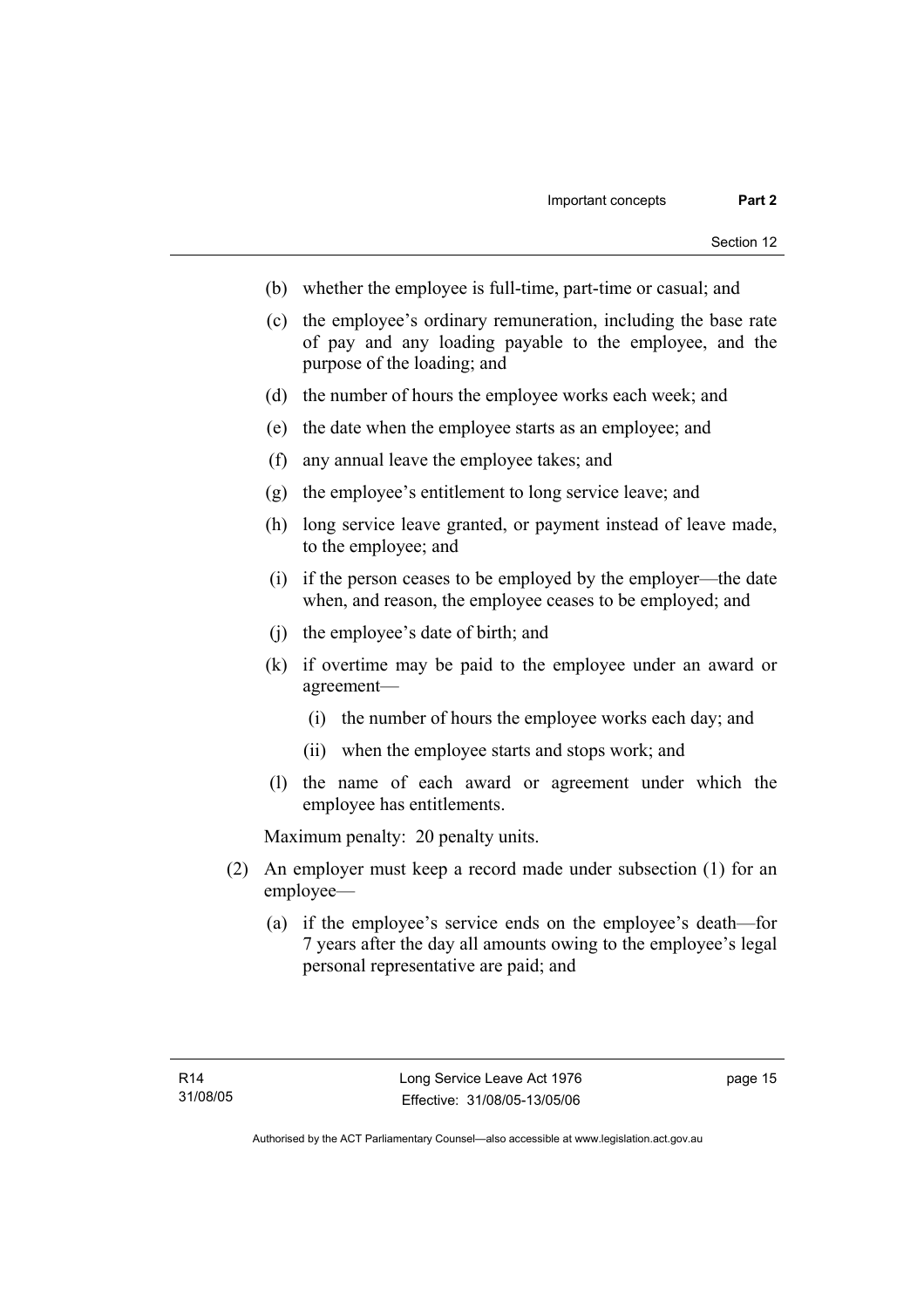#### **Part 2 Important concepts**

Section 12

 (b) in any other case—for 7 years after the day the employee's service ends.

Maximum penalty: 20 penalty units.

- (3) An employer commits an offence if—
	- (a) an authorised officer asks to inspect a record kept for this section; and
	- (b) the employer does not make the record available for inspection by the authorised officer at the employer's usual place of business during hours when the employer's business is normally conducted at the place.

Maximum penalty: 50 penalty units.

(4) An offence against this section is a strict liability offence.

page 16 Long Service Leave Act 1976 Effective: 31/08/05-13/05/06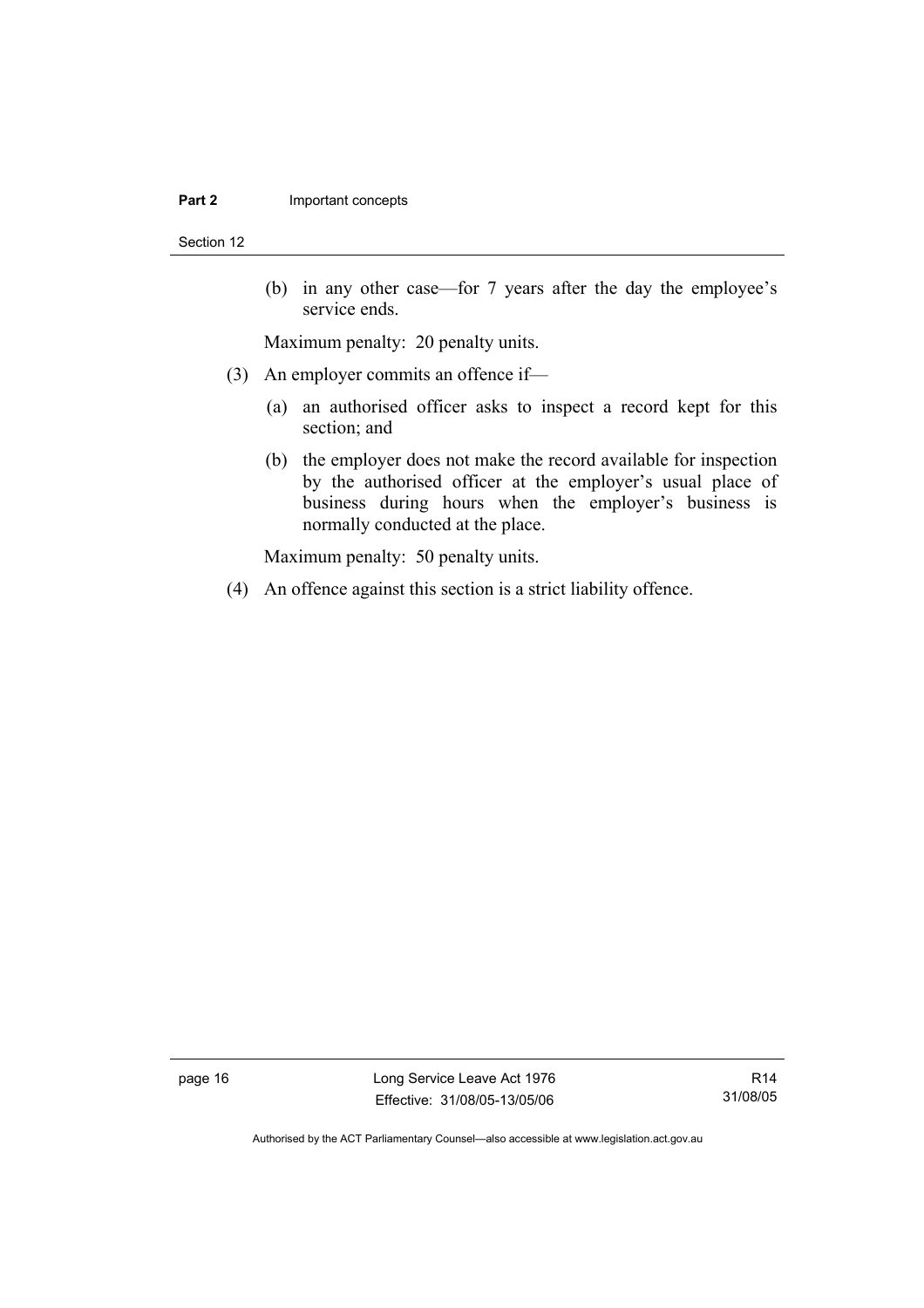### **Part 3 Administration and enforcement**

### **13 Registrar of long service leave**

- (1) The chief executive must appoint a public servant as the registrar of long service leave.
	- *Note 1* For the making of appointments (including acting appointments), see the Legislation Act, pt 19.3.
	- *Note 2* In particular, a person may be appointed for a particular provision of a law (see Legislation Act, s 7 (3)) and an appointment may be made by naming a person or nominating the occupant of a position (see s 207).
- (2) The registrar of long service leave has—
	- (a) the functions directed by the Minister; and
	- (b) any other function given to the registrar under this Act.
	- *Note 1* A reference to an Act includes a reference to the statutory instruments made or in force under the Act, including any regulation (see Legislation Act, s 104).
	- *Note 2* A provision of a law that gives an entity (including a person) a function also gives the entity powers necessary and convenient to exercise the function (see Legislation Act, s 196 and dict, pt 1, def *entity*).
- $(3)$  If—
	- (a) immediately before the commencement of this section, the duties of an office in the public service included exercising the functions of the registrar; and
	- (b) the chief executive has not made an appointment under subsection (1); and
	- (c) the duties of the office have not ceased to include exercising the functions of the registrar;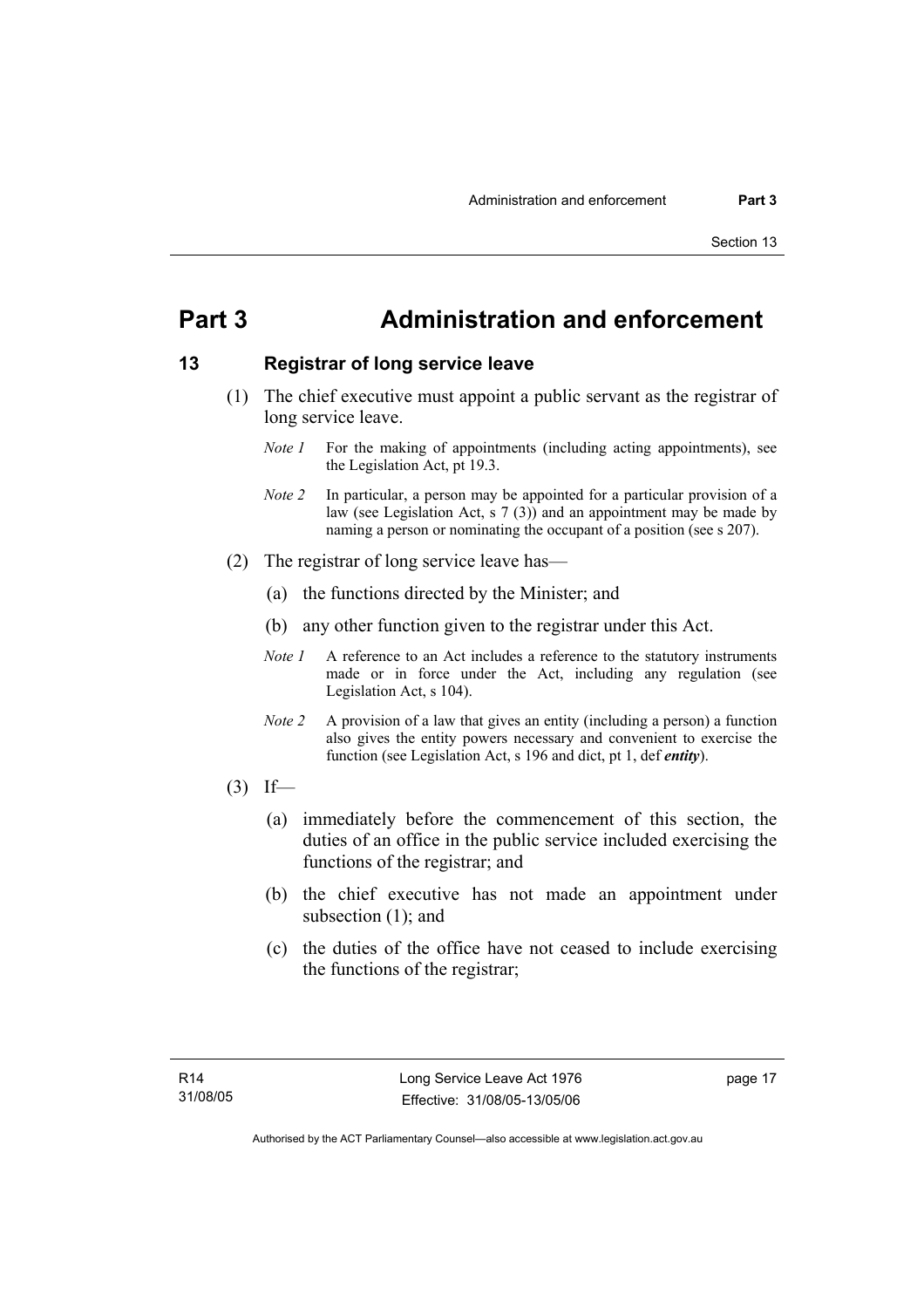#### **Part 3** Administration and enforcement

Section 13A

the public servant for the time being occupying the office is the registrar.

- *Note Occupying* a position is defined in the Legislation Act, dict, pt 1 (see also def *office*).
- (4) Subsection (3) is a law to which the Legislation Act, section 88 (Repeal does not end effect of transitional laws etc) applies.
- (5) Subsections (3) and (4) and this subsection expire 1 year after the day this section commences.

#### **13A Appointment of authorised officers**

- (1) The chief executive may appoint a public servant to be an authorised officer for this Act.
	- *Note 1* For the making of appointments (including acting appointments), see the Legislation Act, pt 19.3.
	- *Note 2* In particular, a person may be appointed for a particular provision of a law (see Legislation Act, s 7 (3)) and an appointment may be made by naming a person or nominating the occupant of a position (see s 207).
- $(2)$  If—
	- (a) immediately before the commencement of this section, the duties of an office in the public service included exercising the functions of an authorised officer; and
	- (b) the chief executive has not made an appointment in relation to the office under subsection (1); and
	- (c) the duties of the office have not ceased to include exercising the functions of an authorised officer;

the public servant for the time being occupying the office is an authorised officer.

*Note Occupying* a position is defined in the Legislation Act, dict, pt 1 (see also def *office*).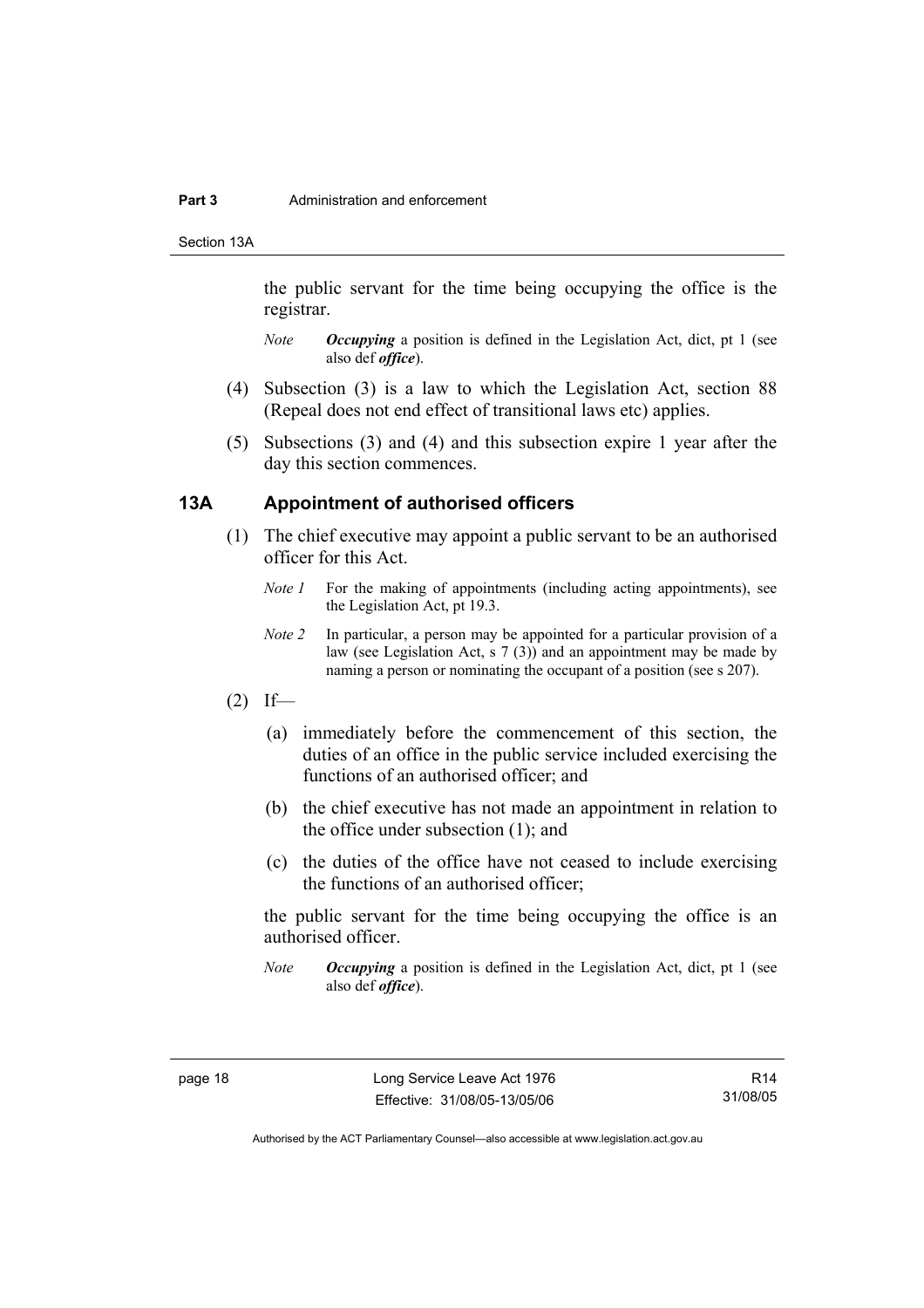- (3) Subsection (2) is a law to which the Legislation Act, section 88 (Repeal does not end effect of transitional laws etc) applies.
- (4) Subsections (2) and (3) and this subsection expire 1 year after the day this section commences.

### **13B Identity cards**

- (1) The chief executive must give an authorised officer an identity card stating the person's name and position.
- (2) The identity card must show—
	- (a) a recent photograph of the person; and
	- (b) the card's date of issue and expiry; and
	- (c) anything else prescribed by regulation.
- (3) A person commits an offence if—
	- (a) the person stops being an authorised officer; and
	- (b) the person does not return the person's identity card to the chief executive as soon as practicable but no later than 7 days after the day the person stops being an authorised officer.

Maximum penalty: 1 penalty unit.

(4) An offence against this section is a strict liability offence.

### **13C Powers of entry of authorised officers**

- (1) Subject to subsection (2), if an authorised officer has reasonable grounds for believing that it is necessary to do so for this Act an authorised officer may, at any time, enter premises of an employer and exercise the powers referred to in subsection (4).
- (2) An authorised officer shall not enter premises under subsection (1) without the consent of the employer.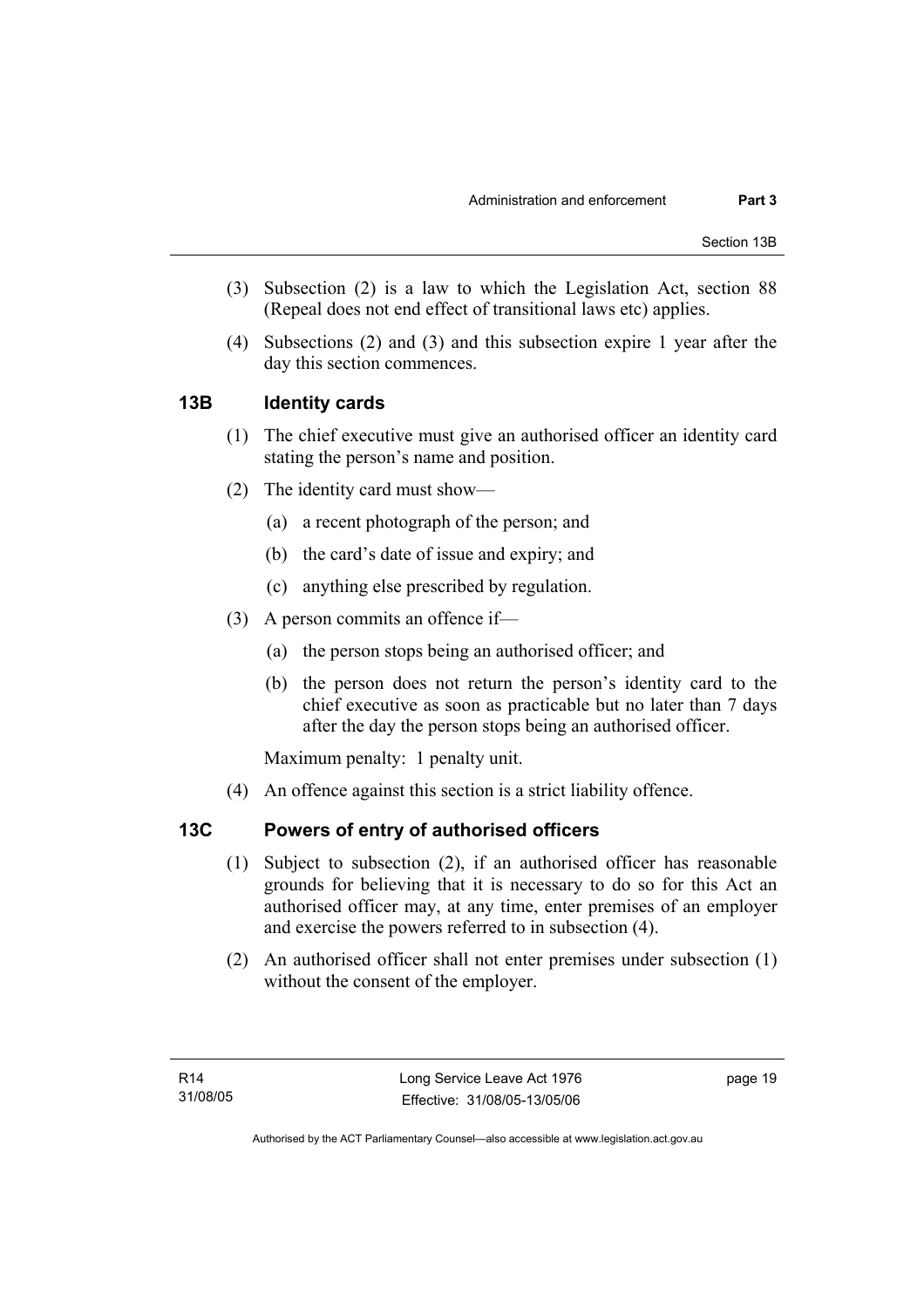#### **Part 3** Administration and enforcement

Section 13D

- (3) An authorised officer who enters premises under subsection (1) is not authorised to remain on the premises, and a person is not required to comply with a requirement made by an authorised officer under subsection (4), if, on request by the employer, or the person in charge of the premises, the authorised officer does not produce his or her identity card.
- (4) An authorised officer who enters premises under subsection (1) may—
	- (a) require the employer to make available for inspection records required to be kept under this Act; and
	- (b) make copies of, or take extracts from records referred to in paragraph (a).

#### **13D Complaints**

- (1) Where a written complaint is made to the registrar by an employee, the registrar shall refer the complaint to an authorised officer.
	- *Note* If a form is approved under s 17 (Approved forms) for a complaint, the form must be used.
- (2) Where a complaint made by an employee—
	- (a) is made to an authorised officer; or
	- (b) is referred to an authorised officer under subsection (1);

the authorised officer may, by notice in writing, require the complainant and the employer to whom the complaint relates, to attend a conference at a place, date and time specified in the notice to endeavour to resolve the complaint.

- (3) A conference shall be conducted in such a manner as the authorised officer thinks fit.
- (4) Except with the consent of the authorised officer—
	- (a) a natural person is not entitled to be represented at a conference by another person; and

| page 20 | Long Service Leave Act 1976  | R14      |
|---------|------------------------------|----------|
|         | Effective: 31/08/05-13/05/06 | 31/08/05 |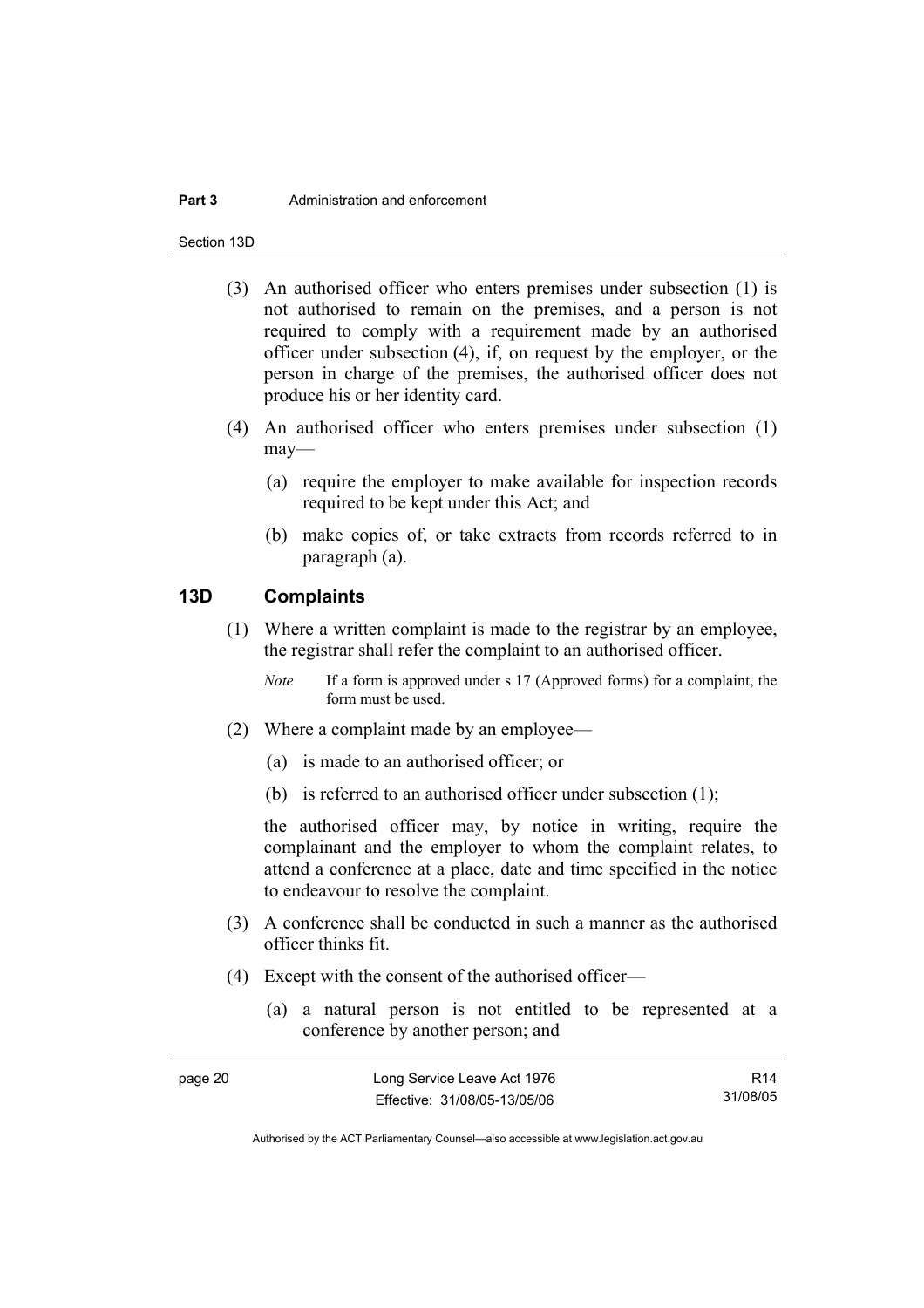- (b) a body of persons (whether incorporated or unincorporated) is not entitled to be represented at a conference by a person other than a member, officer or employee of the body.
- (5) In this section:

*complaint* means a complaint by an employee concerning his or her entitlements under this Act.

### **13E Notice to comply with Act**

- (1) An authorised officer may, by written notice, require an employer to comply with this Act within 28 days after the day the employer receives the notice.
- (2) A person must comply with a requirement made of the person by an authorised officer under subsection (1).

Maximum penalty: 50 penalty units.

(3) An offence against this section is a strict liability offence.

### **13F Review of directions by registrar**

- (1) An employer may apply to the registrar for a review of a requirement made of him or her under section 13E.
- (2) An application shall be in writing.
- (3) The registrar may uphold, revoke or vary the terms of, the requirement.
- (4) Where the registrar makes a decision under subsection (3), the registrar shall give notice in writing of his or her decision to the applicant.

### **13G Review of decisions**

 (1) Application may be made to the administrative appeals tribunal for a review of a decision of the registrar under section 13F.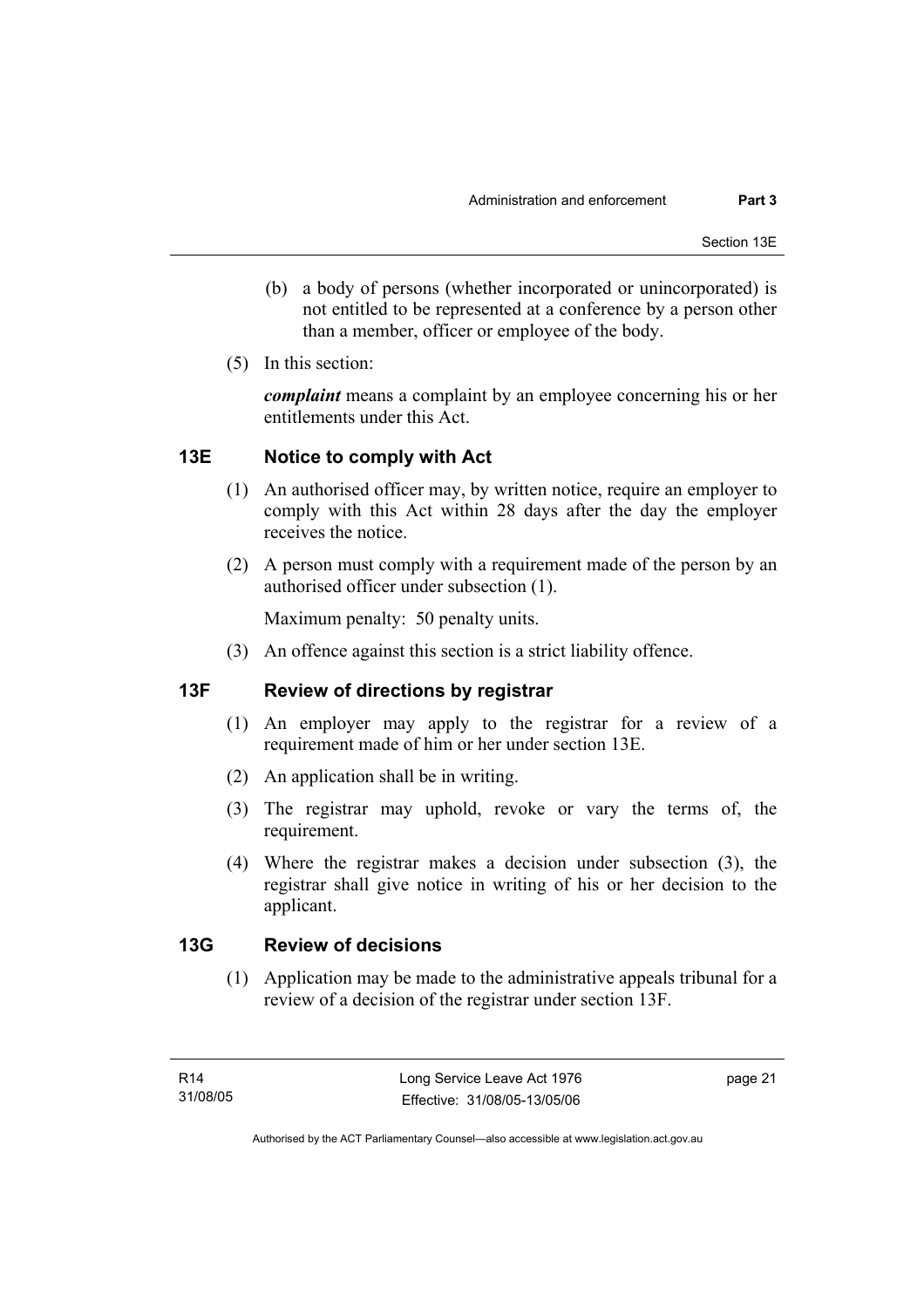Section 13J

 (2) A notice under section 13F (4) shall be in accordance with the requirements of the code of practice in force under the *Administrative Appeals Tribunal Act 1989*, section 25 (1).

#### **13J Liability**

An action or other proceeding, civil or criminal, does not lie against the registrar or an authorised officer for or in relation to any act done, or omission made, in good faith in connection with his or her powers under this Act.

*Note* A reference to an Act includes a reference to the statutory instruments made or in force under the Act, including regulations (see *Legislation Act 2001*, s 104).

### **13K Delegation by registrar**

The registrar may delegate to any person any of the registrar's powers under this Act, other than the registrar's powers under section 13F.

*Note* A reference to an Act includes a reference to the statutory instruments made or in force under the Act, including regulations (see *Legislation Act 2001*, s 104).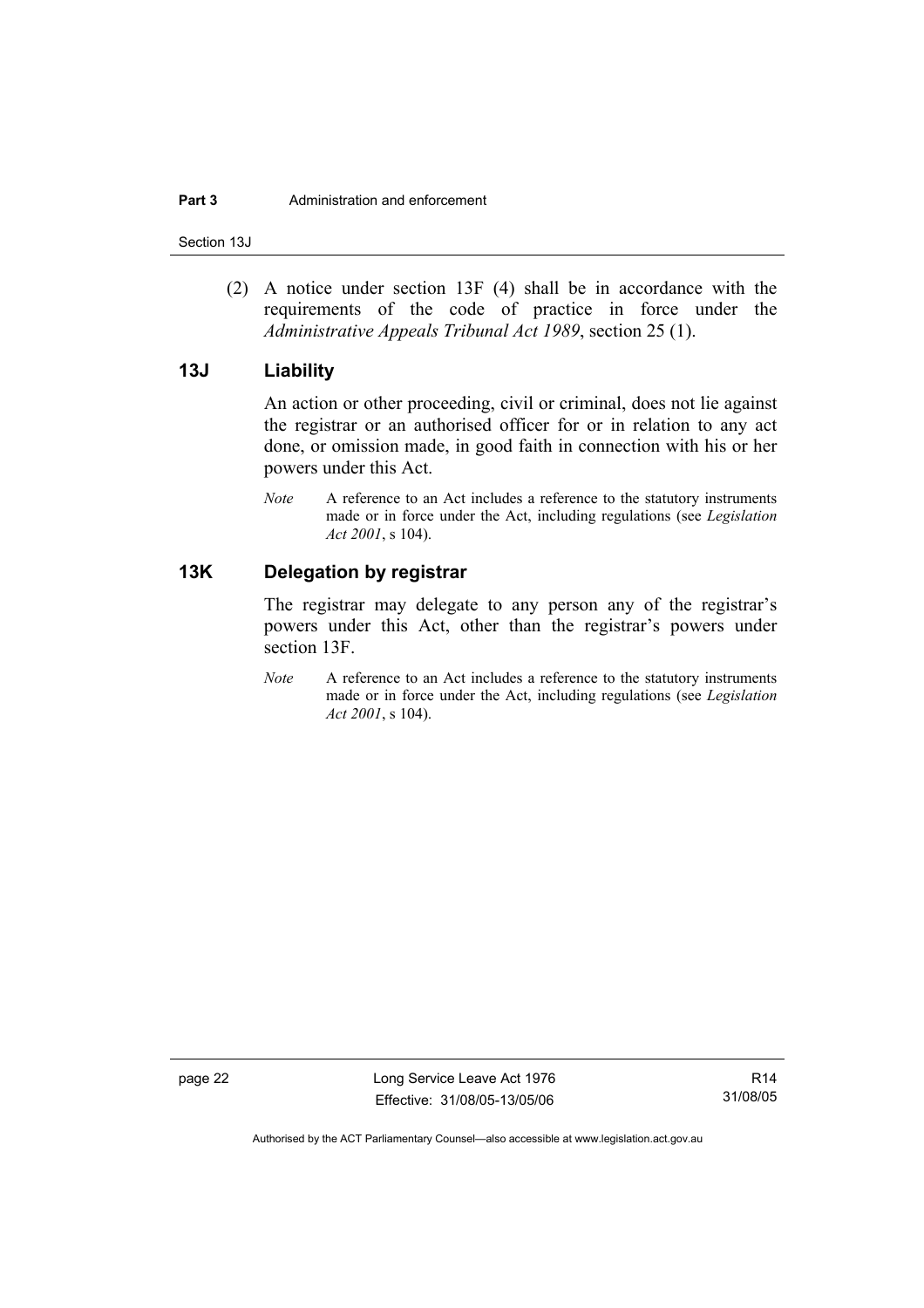### **Part 4 Miscellaneous**

### **14 No contracting out**

- (1) Subject to subsection (2), this Act has effect notwithstanding any award or agreement to the contrary.
- (2) Nothing in this Act affects the operation of an award or agreement to the extent that the award or agreement confers upon an employee rights that are more advantageous to the employee than the rights conferred upon the employee by this Act.

### **17 Approved forms**

- (1) The registrar may, in writing, approve forms for this Act.
- (2) If the registrar approves a form for a particular purpose, the approved form must be used for that purpose.
- (3) An approved form is a notifiable instrument.

*Note* A notifiable instrument must be notified under the *Legislation Act 2001*.

### **18 Regulation-making power**

The Executive may make regulations for this Act.

*Note* Regulations must be notified, and presented to the Legislative Assembly, under the *Legislation Act 2001*.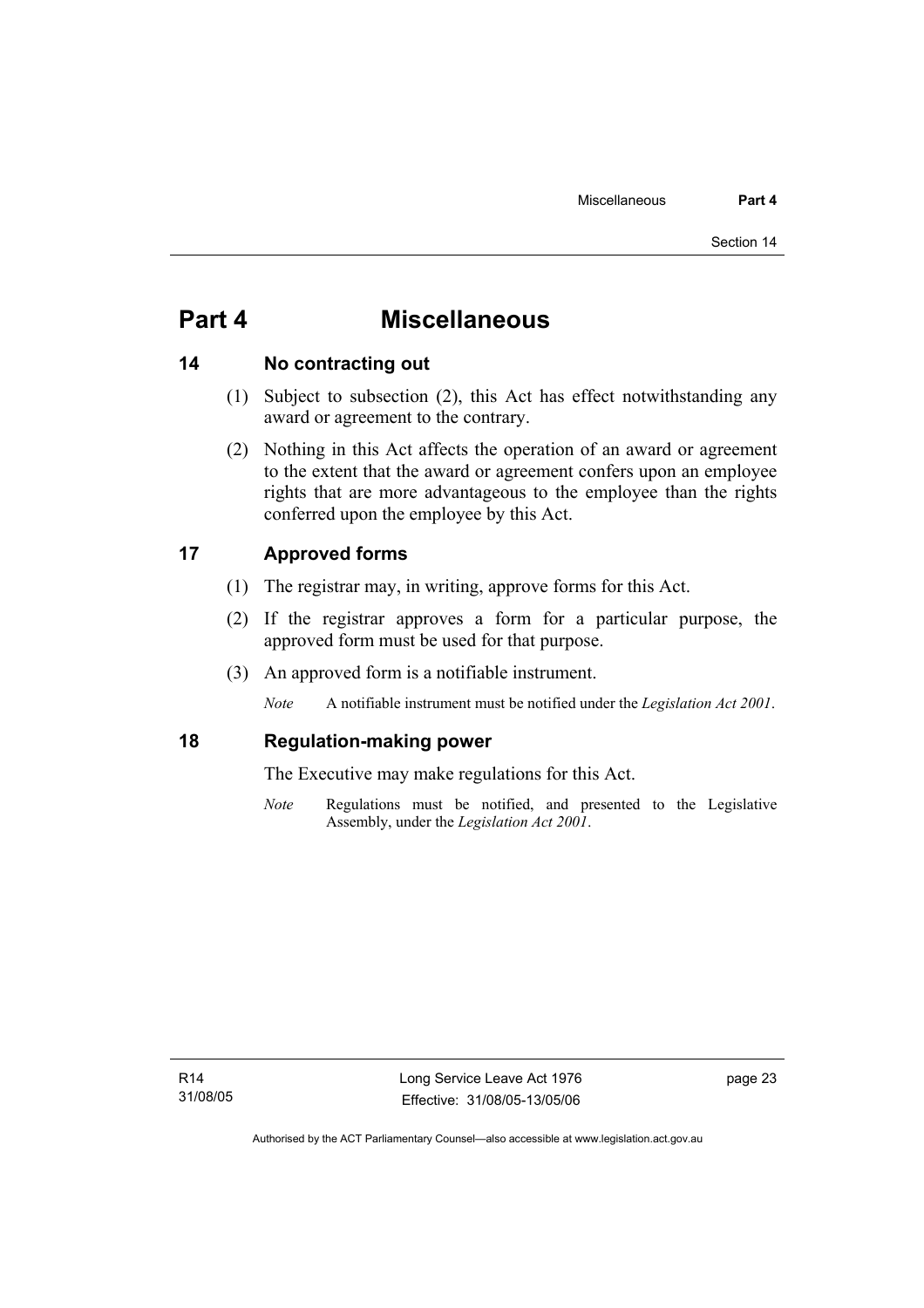## **Dictionary**

(see s 2)

*Note 1* The Legislation Act contains definitions and other provisions relevant to this Act.

*Note 2* For example, the Legislation Act, dict, pt 1 defines the following terms:

- chief executive (see s 163)
	- **function**
	- month
	- notifiable instrument (see s 10)
	- public servant.

*agreement* means an industrial agreement made under the *Workplace Relations Act 1996* (Cwlth).

*approved training contract—*see the *Vocational Education and Training Act 2003*, dictionary.

*associated company* means a company that is a subsidiary, holding company or related body corporate under the Corporations Act, section 9.

*authorised officer* means a person who is an authorised officer under section 13A.

*award* means an award or determination under the *Workplace Relations Act 1996* (Cwlth).

*award holiday* means a day that is, under an award or agreement, a holiday for people employed in an industry.

*casual employee* means a person who is, from time to time offered regular and systematic employment on the basis that the offer of employment might be accepted or rejected and in circumstances where it could be expected by that person that further employment of the same type would or might be offered and accepted, but in respect of which there is no certainty about the period over which it would continue to be offered.

page 24 Long Service Leave Act 1976 Effective: 31/08/05-13/05/06

R14 31/08/05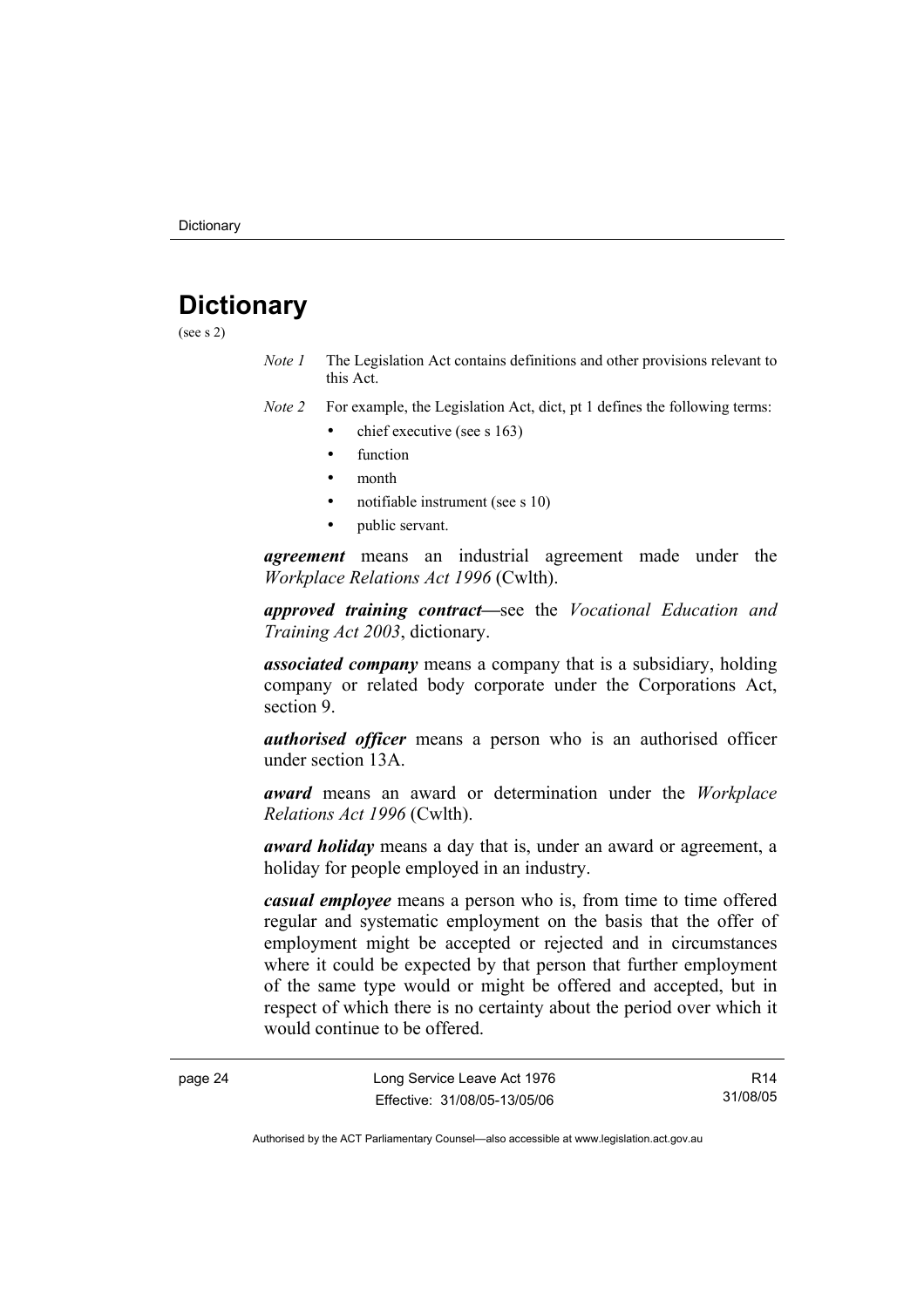*continuous service*, in relation to an employee, includes—

- (a) a period of annual leave or long service leave; and
- (b) a period of leave, not exceeding 2 weeks in any 1 year, taken because of illness or injury; and
- (c) a period during which the service of the employee is interrupted or ended by his or her employer with the intention of avoiding the granting of long service leave; and
- (d) for an employee who begins service with an employer within 1 year after the day the employee's apprenticeship, or an approved training contract, with the employer ends—the period of the apprenticeship or approved training contract.

*determination* includes a variation, suspension, interpretation or cancellation of a determination.

*employee* includes—

- (a) a person who is remunerated at piecework rates; and
- (b) a part-time employee; and
- (c) a casual employee.

*minimum retiring age*, in relation to a person, means—

- (a) if a minimum retiring age applies to the person under an award or agreement—the age fixed by the award or agreement; and
- (b) in any other case—the age of 65 years.

*ordinary remuneration*, in relation to an employee, means the sum of—

- (a) the salary or wages payable to the employee; and
- (b) any allowances payable to the employee in respect of skill, qualifications, board and lodging; and
- (c) any amounts payable to the employee under a bonus, performance pay or incentive scheme, being amounts that are

page 25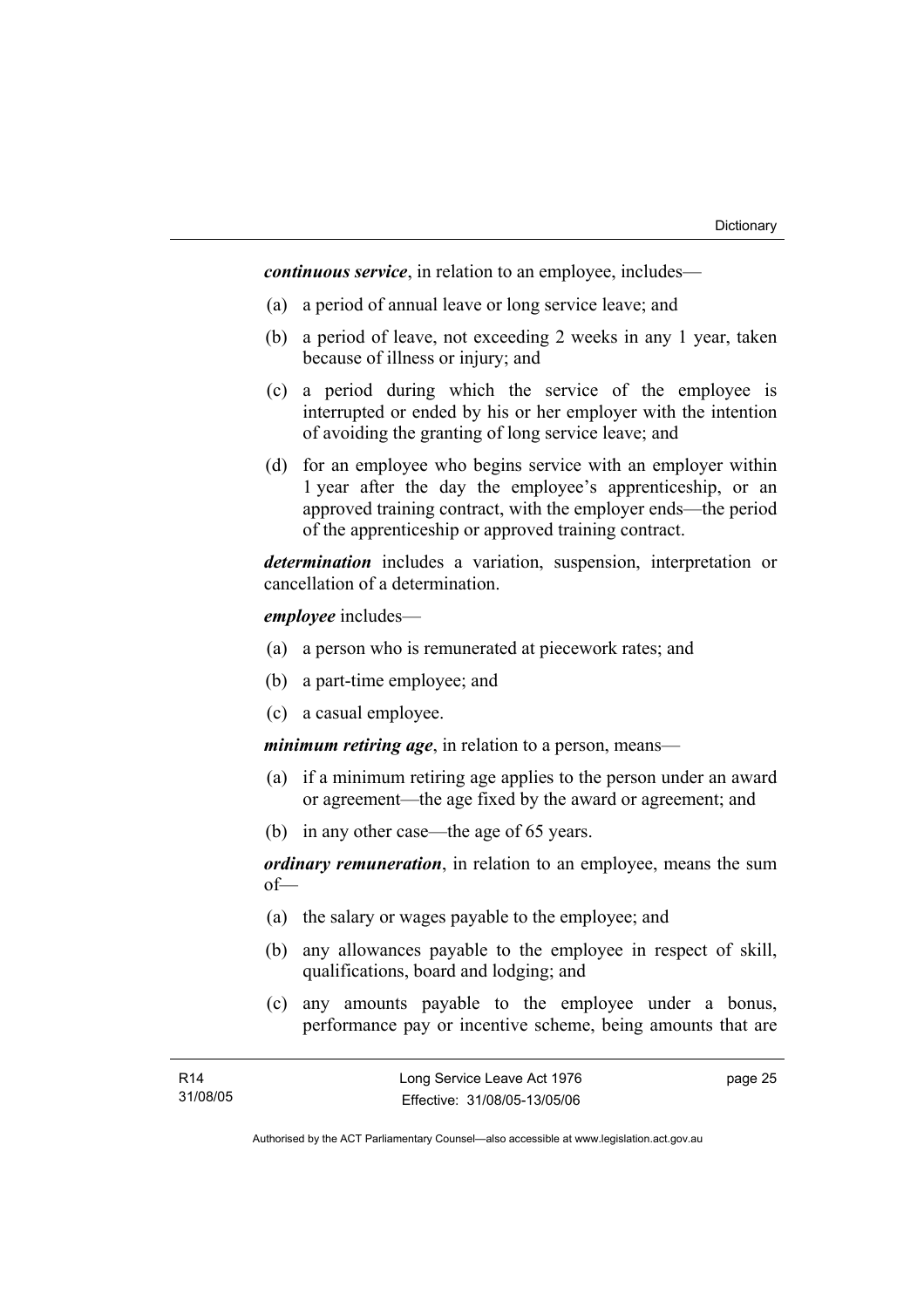usually paid to the employee with his or her salary or wages; and

 (d) where the employee is provided with board and lodging by his or her employer, an amount equal to the value of that board and lodging.

*period of service*—see section 2G (Periods of service).

*salary or wages* does not include—

- (a) payments in respect of overtime; or
- (b) payments at penalty rates of pay; or
- (c) allowances which, under an award or agreement, are not to be taken into account in determining a rate of remuneration in respect of overtime.

*trainee* means the person who is obliged under an approved training contract to undertake training.

page 26 Long Service Leave Act 1976 Effective: 31/08/05-13/05/06

R14 31/08/05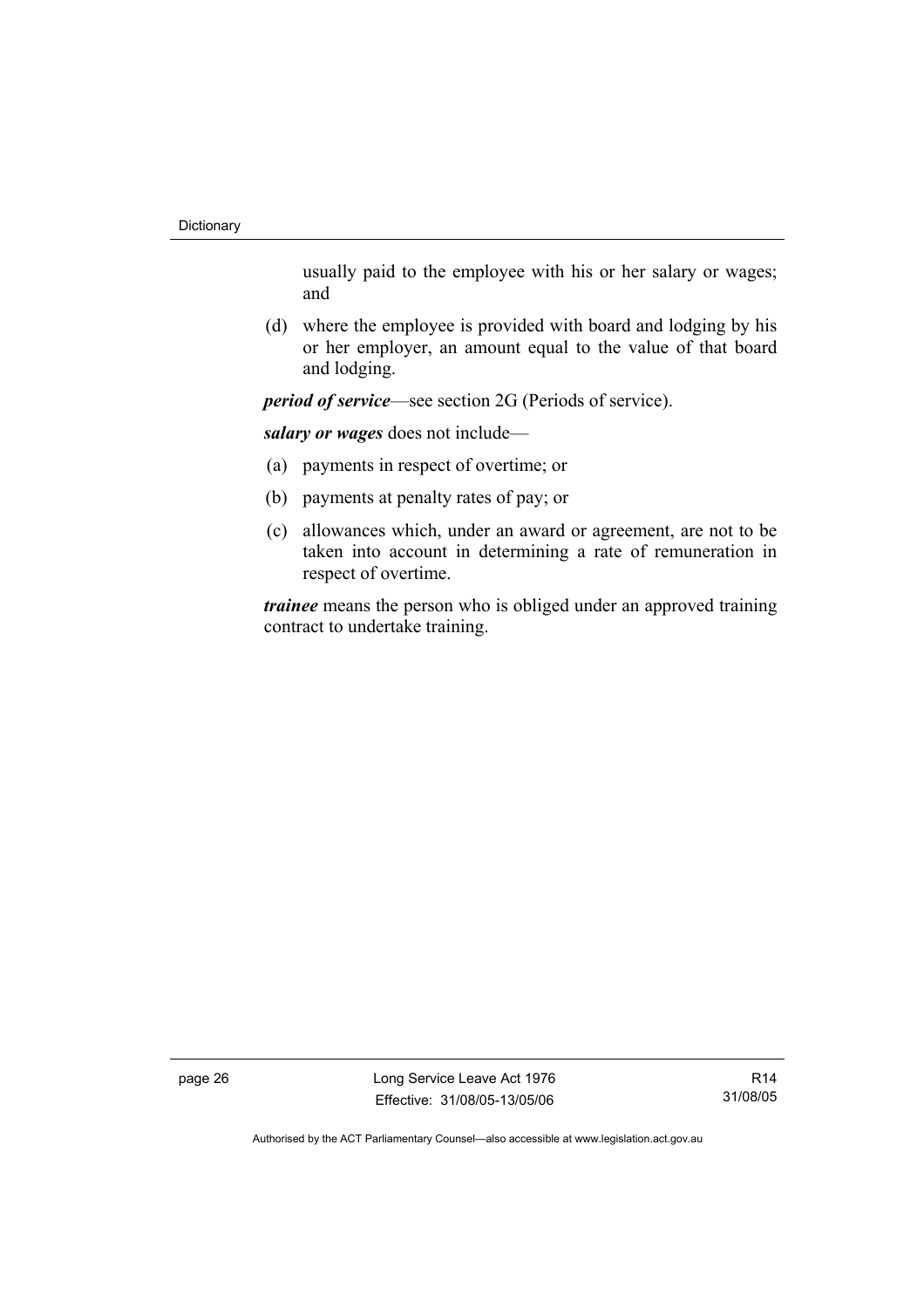### **Endnotes**

### **1 About the endnotes**

Amending and modifying laws are annotated in the legislation history and the amendment history. Current modifications are not included in the republished law but are set out in the endnotes.

Not all editorial amendments made under the *Legislation Act 2001*, part 11.3 are annotated in the amendment history. Full details of any amendments can be obtained from the Parliamentary Counsel's Office.

Uncommenced amending laws and expiries are listed in the legislation history and the amendment history. These details are underlined. Uncommenced provisions and amendments are not included in the republished law but are set out in the last endnote.

If all the provisions of the law have been renumbered, a table of renumbered provisions gives details of previous and current numbering.

The endnotes also include a table of earlier republications.

| $am = amended$<br>$amdt = amendment$<br>$ch = chapter$<br>$def = definition$<br>$dict = dictionary$<br>disallowed = disallowed by the Legislative<br>Assembly<br>$div = division$<br>$exp = expires/expired$<br>$Gaz = gazette$<br>$hdg =$ heading<br>IA = Interpretation Act 1967<br>ins = inserted/added<br>$LA =$ Legislation Act 2001<br>$LR =$ legislation register<br>LRA = Legislation (Republication) Act 1996<br>$mod = modified/modification$<br>$o = order$ | $ord = ordinance$<br>$orig = original$<br>par = paragraph/subparagraph<br>$pres = present$<br>$prev = previous$<br>$(\text{prev}) = \text{previously}$<br>$pt = part$<br>$r = rule/subrule$<br>$renum = renumbered$<br>$reloc = relocated$<br>$R[X]$ = Republication No<br>$RI = reissue$<br>s = section/subsection<br>$sch = schedule$<br>$sdiv = subdivision$<br>$sub =$ substituted<br>SL = Subordinate Law |
|------------------------------------------------------------------------------------------------------------------------------------------------------------------------------------------------------------------------------------------------------------------------------------------------------------------------------------------------------------------------------------------------------------------------------------------------------------------------|----------------------------------------------------------------------------------------------------------------------------------------------------------------------------------------------------------------------------------------------------------------------------------------------------------------------------------------------------------------------------------------------------------------|
| om = omitted/repealed                                                                                                                                                                                                                                                                                                                                                                                                                                                  | underlining = whole or part not commenced<br>or to be expired                                                                                                                                                                                                                                                                                                                                                  |
|                                                                                                                                                                                                                                                                                                                                                                                                                                                                        |                                                                                                                                                                                                                                                                                                                                                                                                                |

#### **2 Abbreviation key**

R14 31/08/05 Long Service Leave Act 1976 Effective: 31/08/05-13/05/06 page 27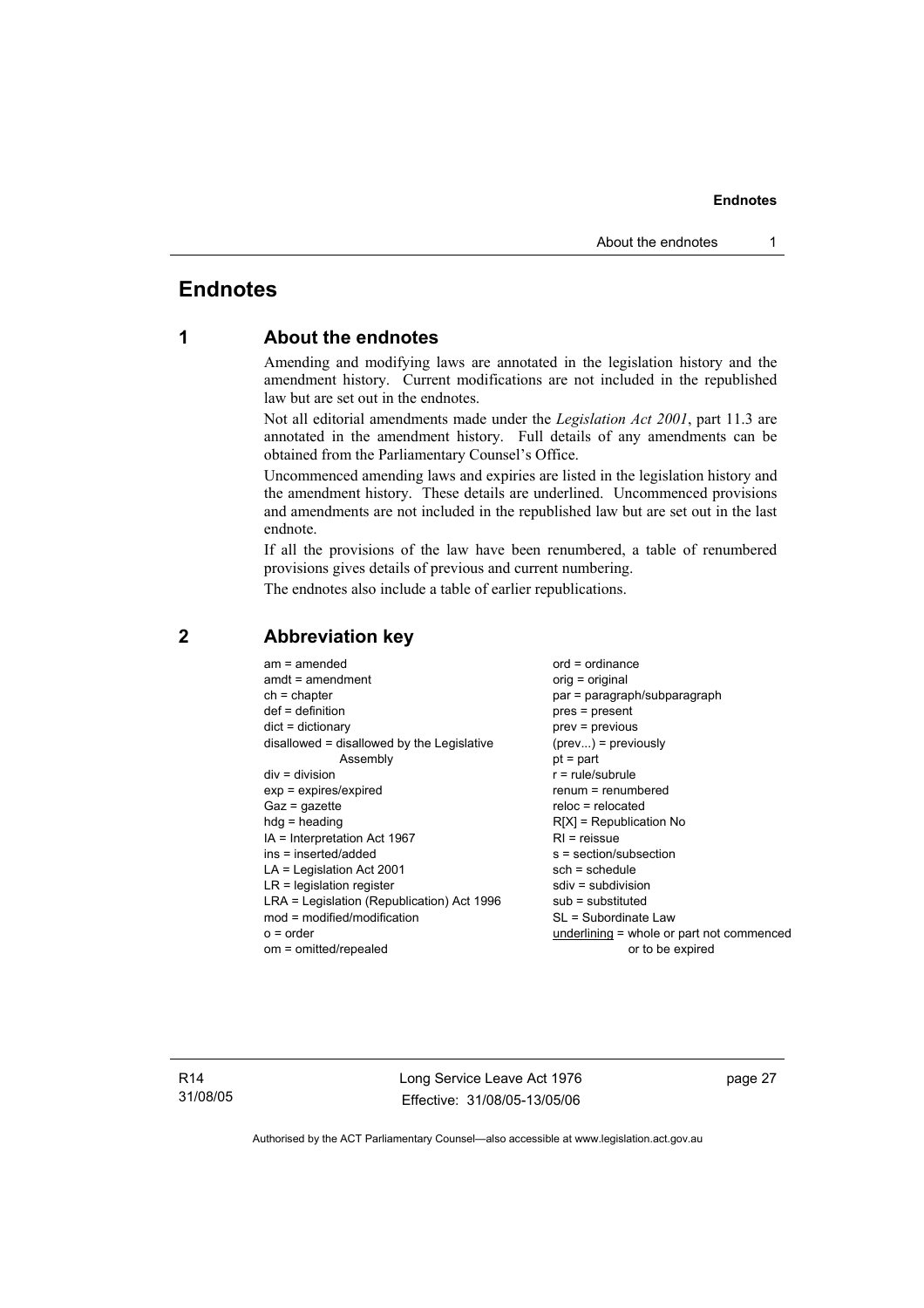### **3 Legislation history**

This Act was originally a Commonwealth ordinance—the *Long Service Leave Ordinance 1976* A1976-27 (Cwlth).

The *Australian Capital Territory (Self-Government) Act 1988* (Cwlth), s 34 (4) converted most former Commonwealth ordinances in force in the ACT into ACT enactments. This allowed the ACT Legislative Assembly to amend and repeal the laws. This Act was converted into an ACT enactment on 11 May 1989 (selfgovernment day).

As with most ordinances in force in the ACT, the name was changed from *Ordinance* to *Act* by the *Self-Government (Citation of Laws) Act 1989* No 21, s 5 on 11 May 1989 (self-government day).

Before 11 May 1989, ordinances commenced on their notification day unless otherwise stated (see *Seat of Government (Administration) Act 1910* (Cwlth), s 12).

#### **Legislation before becoming Territory enactment**

#### **Long Service Leave Act 1976 No 27**

notified 16 June 1976 commenced 16 June 1976

as amended by

**Long Service Leave (Amendment) Ordinance 1978 No 20**  notified 8 August 1978 commenced 8 August 1978

**Long Service Leave (Amendment) Ordinance 1981 No 24**  notified 10 September 1981

commenced 10 September 1981

#### **Ordinances Revision (Companies Amendments) Ordinance 1982 No 38 sch 4**

notified 30 June 1982 commenced 1 July 1982 (s 2)

### **Long Service Leave (Amendment) Ordinance 1987 No 73**

notified 22 December 1987 commenced 1 January 1988 (s 2)

R14 31/08/05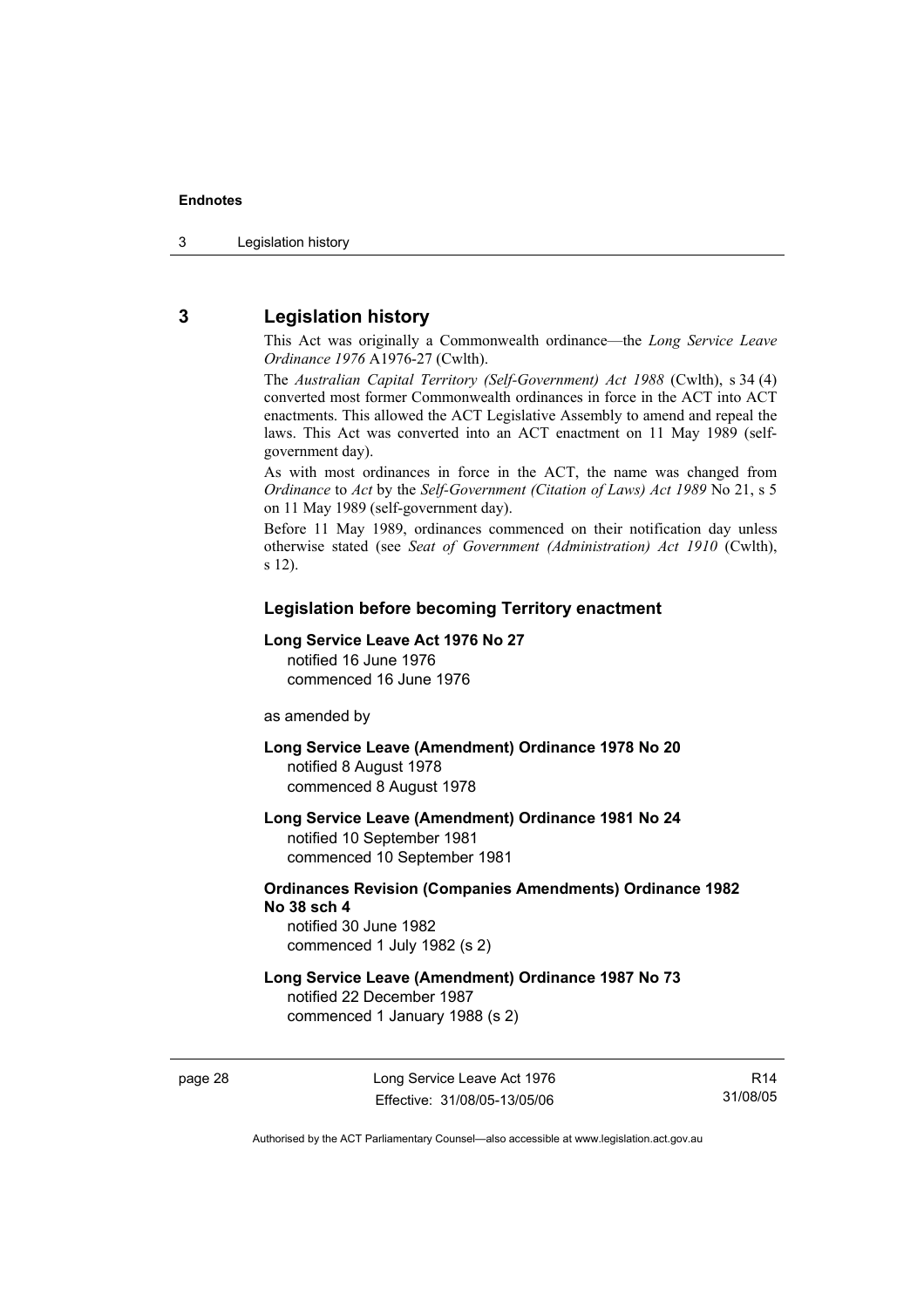#### **Self-Government (Consequential Amendments) Ordinance 1989 No 38 sch 1**

notified 10 May 1989 (Cwlth Gaz No S160) s 1, s 2 commenced 10 May 1989 (s 2 (1)) sch 1 commenced 11 May 1989 (s 2 (2) and see Cwlth Gaz 1989 No S164)

#### **Legislation after becoming Territory enactment**

#### **Statute Law Revision (Miscellaneous Provisions) Act 1993 No 1 sch 1**  notified 1 March 1993 (Gaz 1993 No S23) sch 1 commenced 1 March 1993

#### **Statute Law Revision (Penalties) Act 1994 No 81 sch**

notified 29 November 1994 (Gaz 1994 No S253) s 1, s 2 commenced 29 November 1994 (s 2 (1)) sch commenced 29 November 1994 (s 2 (2) and see Gaz 1994 No S269)

### **Statutory Offices (Miscellaneous Provisions) Act 1994 No 97 sch pt 1**

notified 15 December 1994 (Gaz 1994 No S280) s 1, s 2 commenced 15 December 1994 (s 2 (1)) sch pt 1 commenced 15 December 1994 (s 2 (2) and Gaz 1994 No S293)

#### **Statute Law Revision Act 1995 No 46 sch**

notified 18 December 1995 (Gaz 1995 No S306) sch commenced 18 December 1995 (s 2)

#### **Long Service Leave (Amendment) Act 1997 No 68**

notified 9 October 1997 (Gaz 1997 No S300) ss 1-3 commenced 9 October 1997 (s 2 (1)) remainder commenced 17 December 1997 (s 2 (2) and Gaz 1997 No S416)

#### **Long Service Leave (Cleaning, Building and Property Services) Act 1999 No 85 s 69**

notified 23 December 1999 (Gaz 1999 No S65) pt 1, pt 2 commenced 23 December 1999 (s 2 (1)) s 69 commenced 23 June 2000 (s 2 (3))

R14 31/08/05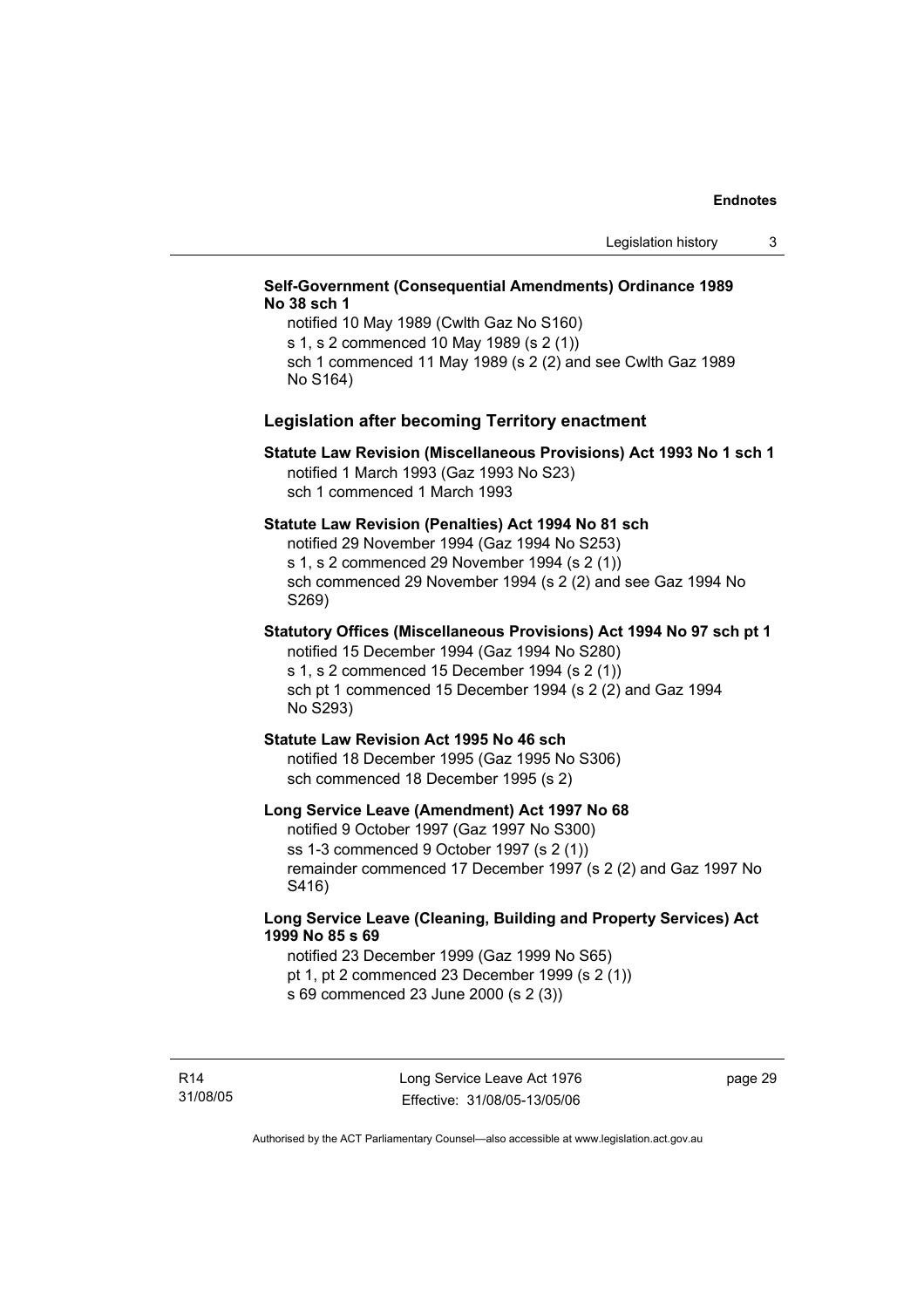| 3 | Legislation history |
|---|---------------------|
|---|---------------------|

| Legislation (Consequential Amendments) Act 2001 No 44 pt 229<br>notified 26 July 2001 (Gaz 2001 No 30)<br>s 1, s 2 commenced 26 July 2001 (IA s 10B)<br>pt 229 commenced 12 September 2001 (s 2 and see Gaz 2001<br>No S65)                     |
|-------------------------------------------------------------------------------------------------------------------------------------------------------------------------------------------------------------------------------------------------|
| Statute Law Amendment Act 2001 (No 2) 2001 No 56 pt 3.35<br>notified 5 September 2001 (Gaz 2001 No S65)<br>amdts commenced 5 September 2001 (s 2 (1))                                                                                           |
| Vocational Education and Training Act 2003 A2003-37 sch 2 pt 2.5<br>notified LR 8 September 2003<br>s 1, s 2 commenced 8 September 2003 (LA s 75 (1))<br>sch 2 pt 2.5 commenced 1 November 2003 (s 2)                                           |
| Long Service Leave Legislation Amendment Act 2003 A2003-45 pt 2<br>notified LR 2 October 2003<br>s 1, s 2 commenced 2 October 2003 (LA s 75 (1))<br>pt 2 commenced 3 October 2003 (s 2)                                                         |
| <b>Criminal Code (Theft, Fraud, Bribery and Related Offences)</b><br>Amendment Act 2004 A2004-15 sch 2 pt 2.52<br>notified LR 26 March 2004<br>s 1, s 2 commenced 26 March 2004 (LA s 75 (1))<br>sch 2 pt 2.52 commenced 9 April 2004 (s 2 (1)) |
| Long Service Leave Amendment Act 2005 A2005-22<br>notified LR 12 May 2005<br>s 1, s 2 commenced 12 May 2005 (LA s 75 (1))<br>ss 3-12, sch 1 commenced 13 May 2005 (s 2 and CN2005-5)<br>remainder commenced 20 May 2005 (s 2 and CN2005-7)      |
| Occupational Health and Safety Legislation Amendment Act 2005<br>A2005-38 s 5<br>notified LR 30 August 2005<br>s 1, s 2 commenced 30 August 2005 (LA s 75 (1))                                                                                  |

s 5 commenced 31 August 2005 (s 2)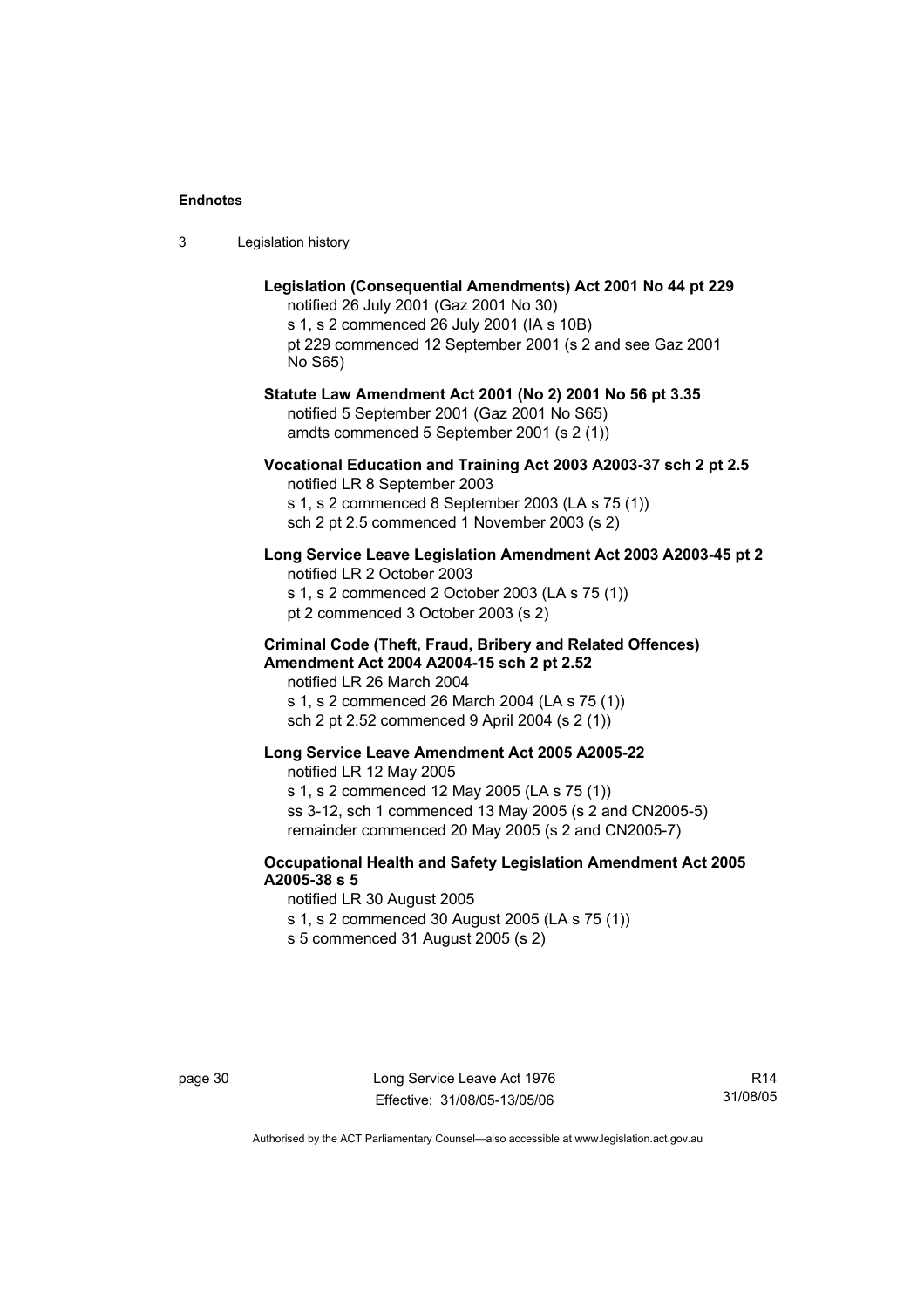Amendment history 4

### **4 Amendment history**

| Preliminary<br>pt 1 hdg               | ins A2005-22 s 4                                                                                                                                                                                                                                                                                                                                                                                                                                                                                                                                                                                                                            |
|---------------------------------------|---------------------------------------------------------------------------------------------------------------------------------------------------------------------------------------------------------------------------------------------------------------------------------------------------------------------------------------------------------------------------------------------------------------------------------------------------------------------------------------------------------------------------------------------------------------------------------------------------------------------------------------------|
| <b>Name of Act</b><br>s 1             | sub A2005-22 s 4                                                                                                                                                                                                                                                                                                                                                                                                                                                                                                                                                                                                                            |
| <b>Dictionary</b><br>s 2              | am 1981 No 24 s 2; 1987 No 73 s 4; 1997 No 68 s 4; 1999<br>No 85 s 69; ss renum R6 LA<br>defs reloc to dict A2005-22 s 6<br>def approved training agreement ins 1997 No 68 s 4<br>om A2003-37 amdt 2.10<br>def associated company am 1982 No 38 sch 4; 1995 No 46<br>sch; 1997 No 68 s 4<br>om A2005-22 s 5<br>def award holiday om A2005-22 s 5<br>def continuous service am 1997 No 68 s 4; A2003-37<br>amdt 2.12<br>om A2005-22 s 5<br>def minimum retiring age am 1987 No 73 s 4<br>om A2005-22 s 5<br>def training agreement ins 1997 No 68 s 4<br>om A2003-37 amdt 2.14<br>s 2 remainder om A2005-22 s 7<br>pres s 2 ins A2005-22 s 7 |
| <b>Notes</b><br>s <sub>2A</sub>       | ins A2005-22 s 7                                                                                                                                                                                                                                                                                                                                                                                                                                                                                                                                                                                                                            |
| s 2B                                  | <b>Offences against Act-application of Criminal Code etc</b><br>ins A2005-22 amdt 1.1                                                                                                                                                                                                                                                                                                                                                                                                                                                                                                                                                       |
| <b>Important concepts</b><br>pt 2 hdg | ins A2005-22 s 7                                                                                                                                                                                                                                                                                                                                                                                                                                                                                                                                                                                                                            |
| s 2C                                  | <b>Commission recipients may be employees</b><br>ins A2005-22 s 7                                                                                                                                                                                                                                                                                                                                                                                                                                                                                                                                                                           |
| s 2D                                  | Benefits under this Act and LSL (BCI) Act<br>ins A2005-22 s 7                                                                                                                                                                                                                                                                                                                                                                                                                                                                                                                                                                               |
| s 2E                                  | Benefits under this Act and LSL (CCI) Act<br>ins A2005-22 s 7                                                                                                                                                                                                                                                                                                                                                                                                                                                                                                                                                                               |
| s 2F                                  | Working out remuneration-employee also receives commission<br>ins A2005-22 s 7                                                                                                                                                                                                                                                                                                                                                                                                                                                                                                                                                              |
|                                       |                                                                                                                                                                                                                                                                                                                                                                                                                                                                                                                                                                                                                                             |

R14 31/08/05 Long Service Leave Act 1976 Effective: 31/08/05-13/05/06

page 31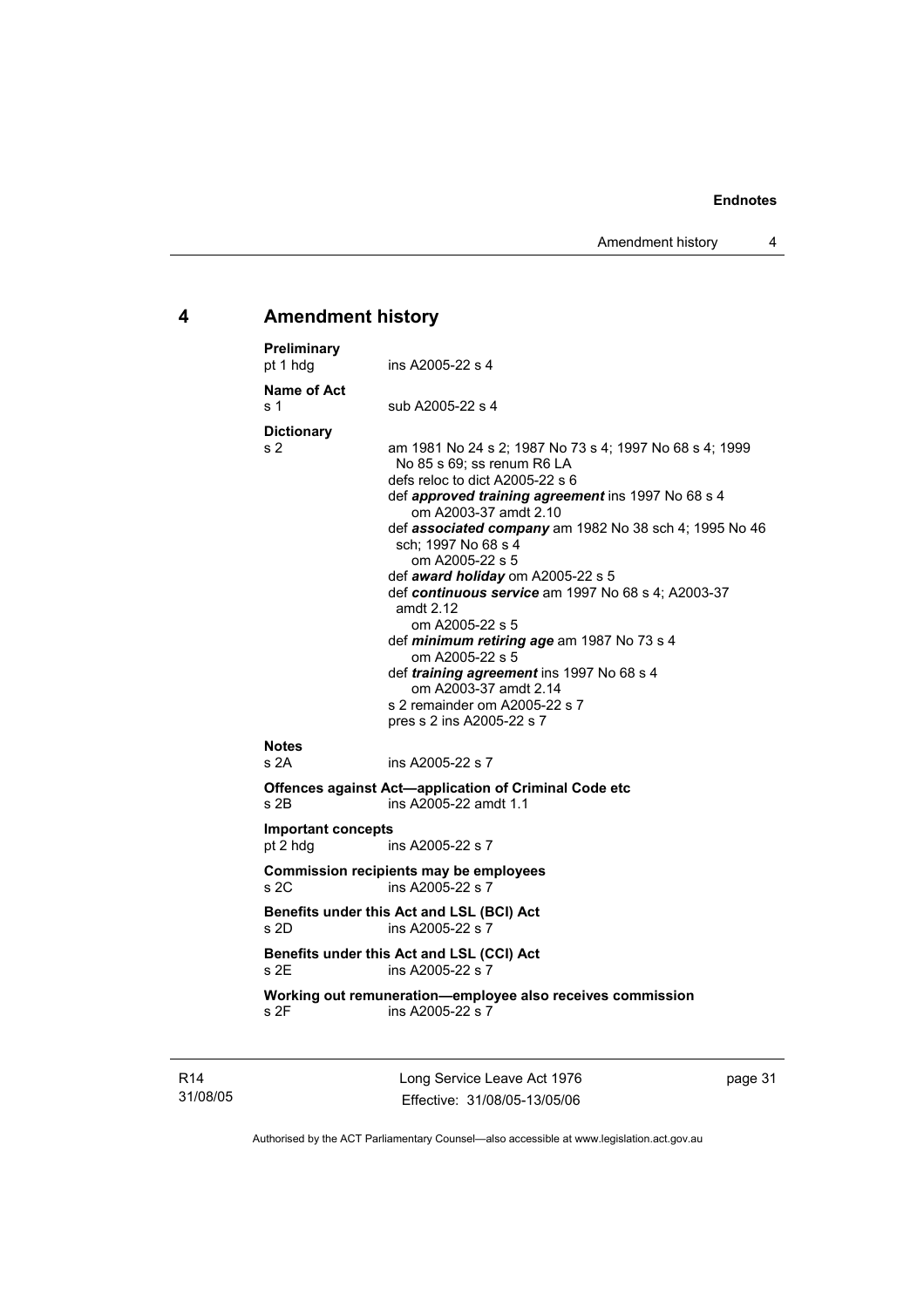4 Amendment history

**Periods of service**  ins A2005-22 s 7 am A2005-38 s 5 **Entitlement to long service leave**  s 3  $\overline{\smash{\big)}\smash{\big)}\smash{\big)}\smash{\big)}\smash{\big)}\smash{\big)}\smash{\big)}\smash{\big)}\smash{\big)}\smash{\big)}\smash{\big)}\smash{\big)}\smash{\big)}\smash{\big)}\smash{\big)}\smash{\big)}\smash{\big)}\smash{\big)}\smash{\big)}\smash{\big)}\smash{\big)}\smash{\big)}\smash{\big)}\smash{\big)}\smash{\big)}\smash{\big)}\smash{\big)}\smash{\big)}\smash{\big)}\smash{\big)}\smash{\big)}\smash{\big)}\smash{\big)}\smash{\big)}\smash{\big)}\smash{\$  am 1997 No 68 s 5 sub A2005-22 s 8 **Amount of long service leave**  s 4 sub 1987 No 73 s 5; A2005-22 s 8 **Entitlement to payment in lieu of payment**  s 5 am 1978 No 20 om 1987 No 73 s 5 **Grant of leave**  s 6 am 1978 No 20; 1994 No 81 sch; 1997 No 68 s 6 sub A2005-22 amdt 1.2 **Payment for leave**  s 7 am 1997 No 68 s 7 **Manner of payment for leave**  s 8 am 1978 No 20; 1994 No 81 sch; 1997 No 68 s 8; ss renum R6 LA; A2005-22 amdt 1.3; ss renum R10 LA (see A2005-22 amdt 1.4) **Public holidays not to count as leave**  s 9 sub A2003-45 s 4 **Continuity of service in certain cases**  s 10A ins 1987 No 73 s 6 **Pay in lieu of long service leave**  s 11A ins 1987 No 73 s 7 am 1997 No 68 s 9 **Pay for ineligible service after 7 years**  s 11B hdg sub A2005-22 s 9<br>s 11B ins 1987 No 73 s 7 ins 1987 No 73 s 7 am 1997 No 68 s 10 **Pro rata long service leave entitlement**  s 11C ins 1987 No 73 s 7 am 1997 No 68 s 11; A2003-45 s 5; A2005-22 s 10 **Calculation of ordinary remuneration**  s 11D ins 1987 No 73 s 7 am 1997 No 68 s 12

page 32 Long Service Leave Act 1976 Effective: 31/08/05-13/05/06

R14 31/08/05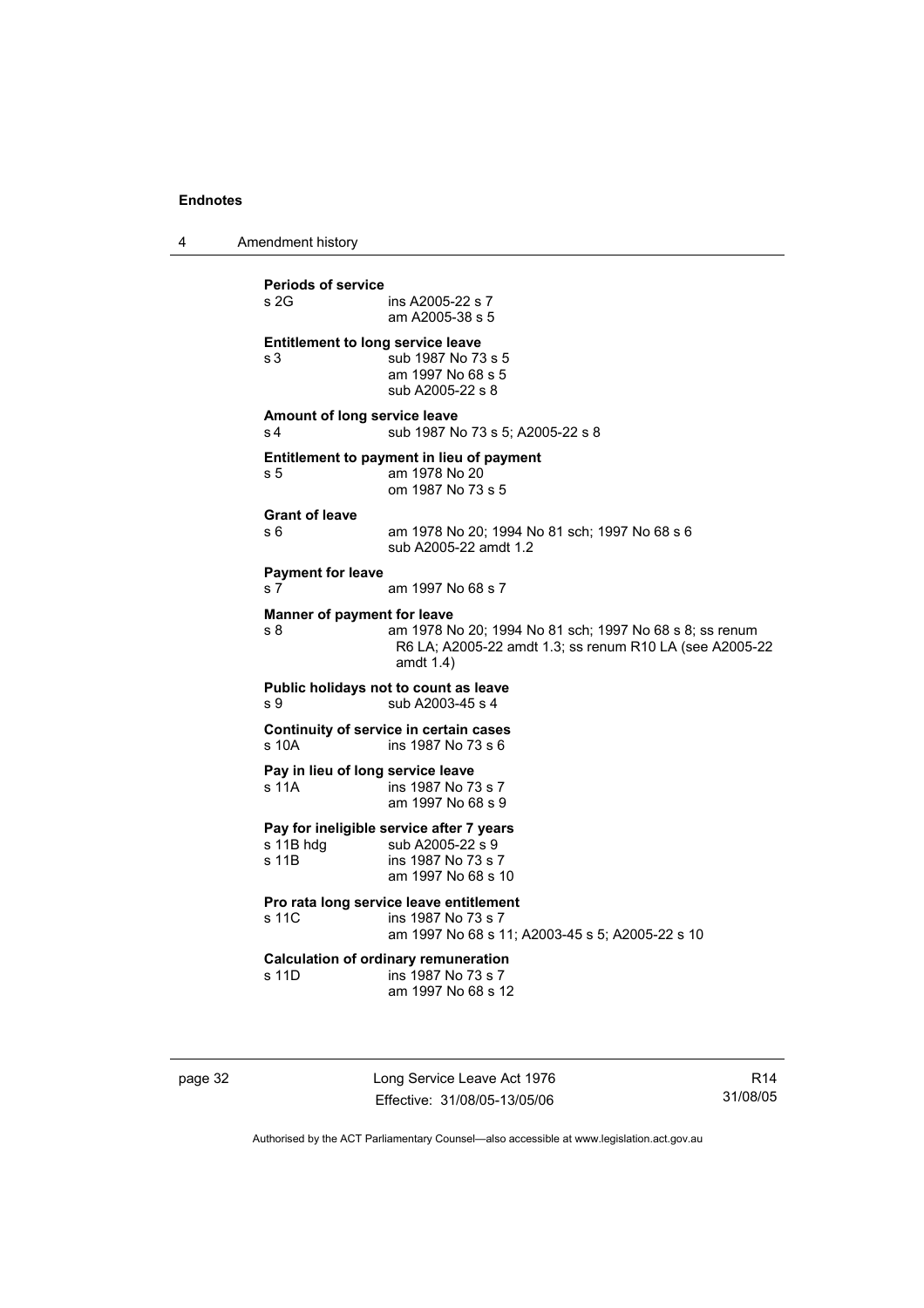| s 12                                                      | Long service leave records<br>am 1978 No 20; 1994 No 81 sch; 1997 No 68 s 13; pars<br>renum R6 LA                                                                                     |
|-----------------------------------------------------------|---------------------------------------------------------------------------------------------------------------------------------------------------------------------------------------|
|                                                           | sub A2005-22 amdt 1.5                                                                                                                                                                 |
| pt 3 hdg                                                  | <b>Administration and enforcement</b><br>ins A2005-22 s 11                                                                                                                            |
| s <sub>13</sub>                                           | Registrar of long service leave<br>sub 1994 No 97 sch pt 1; 1997 No 68 s 13<br>am 2001 No 44 amdt 1.2680, amdt 1.2681<br>sub A2005-22 s 11<br>$(3)-(5)$ exp 13 May 2006 (s 13 $(5)$ ) |
| s 13A                                                     | <b>Appointment of authorised officers</b><br>ins 1997 No 68 s 14<br>sub A2005-22 s 11<br>$(2)-(4)$ exp 13 May 2006 (s 13A (4))                                                        |
| <b>Identity cards</b><br>s 13 <sub>B</sub>                | ins 1997 No 68 s 14<br>sub A2005-22 amdt 1.6<br>(5)-(7) exp 13 May 2005 (s 13B (7))                                                                                                   |
| s 13C                                                     | Powers of entry of authorised officers<br>ins 1997 No 68 s 14                                                                                                                         |
| <b>Complaints</b><br>s 13D                                | ins 1997 No 68 s 14<br>am 2001 No 44 amdts 1.2682-1.2685                                                                                                                              |
| Notice to comply with Act<br>s 13E                        | ins 1997 No 68 s 14<br>sub A2005-22 amdt 1.7                                                                                                                                          |
|                                                           |                                                                                                                                                                                       |
|                                                           | Review of directions by registrar<br>ins 1997 No 68 s 14                                                                                                                              |
| s 13G                                                     | ins 1997 No 68 s 14                                                                                                                                                                   |
| s 13F<br><b>Review of decisions</b><br>s 13H hda<br>s 13H | Failing to comply with requirement of authorised officer<br>sub A2004-15 amdt 2.113<br>ins 1997 No 68 s 14<br>am A2004-15 amdt 2.114, amdt 2.115<br>om A2005-22 amdt 1.8              |

R14 31/08/05 Long Service Leave Act 1976 Effective: 31/08/05-13/05/06 page 33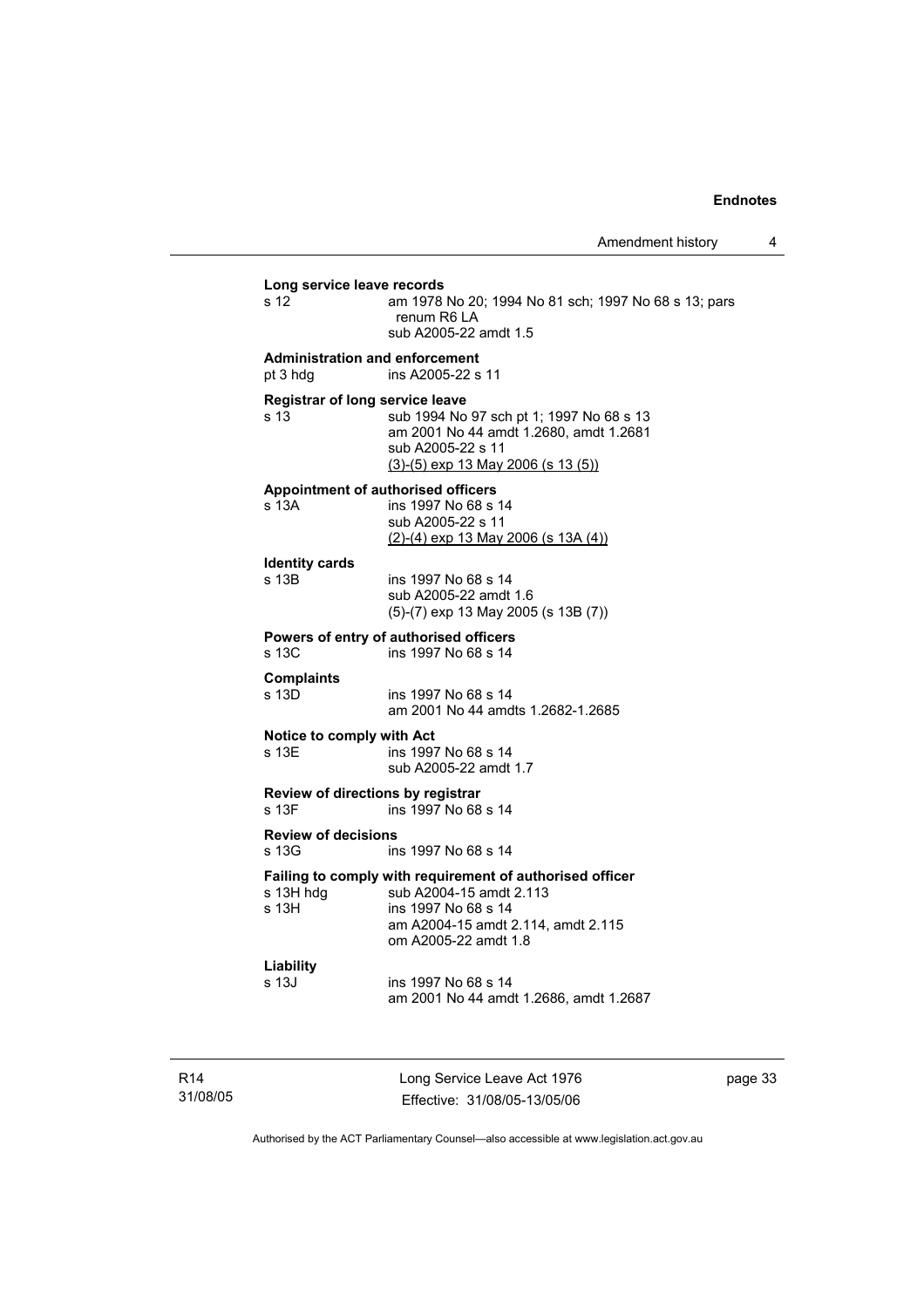4 Amendment history

| Delegation by registrar<br>s 13K<br>ins 1997 No 68 s 14 |                                                              |  |  |
|---------------------------------------------------------|--------------------------------------------------------------|--|--|
| Miscellaneous<br>pt 4 hdg                               | ins A2005-22 s 12                                            |  |  |
| <b>Offence</b><br>s 15                                  | om 1978 No 20                                                |  |  |
|                                                         |                                                              |  |  |
| <b>Application of Act</b>                               |                                                              |  |  |
| s 16                                                    | am A2005-22 s 13                                             |  |  |
|                                                         | exp 20 May 2005 (s 16 (5))                                   |  |  |
| <b>Approved forms</b>                                   |                                                              |  |  |
| s 17                                                    | om 1993 No 1 sch 1                                           |  |  |
|                                                         | ins 2001 No 44 amdt 1.2688                                   |  |  |
|                                                         |                                                              |  |  |
| <b>Regulation-making power</b>                          |                                                              |  |  |
| s 18                                                    | am 1989 No 38 sch 1                                          |  |  |
|                                                         | sub 1997 No 68 s 15; 2001 No 44 amdt 1.2688                  |  |  |
|                                                         |                                                              |  |  |
| <b>Dictionary</b>                                       |                                                              |  |  |
| dict                                                    | ins A2005-22 s 14                                            |  |  |
|                                                         | def <i>agreement</i> am 1997 No 68 s 4                       |  |  |
|                                                         | reloc from s 2 A2005-22 s 6                                  |  |  |
|                                                         | def <b>approved training contract</b> ins A2003-37 amdt 2.11 |  |  |
|                                                         | reloc from s 2 A2005-22 s 6                                  |  |  |
|                                                         | def associated company ins A2005-22 s 14                     |  |  |
|                                                         | def <i>authorised officer</i> ins 1997 No 68 s 4             |  |  |
|                                                         | reloc from s 2 A2005-22 s 6                                  |  |  |
|                                                         | def <i>award</i> am 1997 No 68 s 4                           |  |  |
|                                                         | sub 2001 No 56 amdt 3.445                                    |  |  |
|                                                         | reloc from s 2 A2005-22 s 6                                  |  |  |
|                                                         | def award holiday ins A2005-22 s 14                          |  |  |
|                                                         | def casual employee ins 1997 No 68 s 4                       |  |  |
|                                                         | reloc from s 2 A2005-22 s 6                                  |  |  |
|                                                         | def continuous service ins A2005-22 s 14                     |  |  |
|                                                         | def <i>determination</i> sub 1989 No 38 sch 1                |  |  |
|                                                         | reloc from s 2 A2005-22 s 6                                  |  |  |
|                                                         | def employee sub 1981 No 24 s 2l; 1997 No 68 s 4             |  |  |
|                                                         | reloc from s 2 A2005-22 s 6                                  |  |  |
|                                                         | def minimum retiring age ins A2005-22 s 14                   |  |  |
|                                                         | def ordinary remuneration am 1997 No 68 s 4                  |  |  |
|                                                         | reloc from s 2 A2005-22 s 6                                  |  |  |
|                                                         | def period of service ins A2005-22 s 14                      |  |  |
|                                                         | def salary or wages reloc from s 2 A2005-22 s 6              |  |  |
|                                                         | def <i>trainee</i> ins 1997 No 68 s 4                        |  |  |
|                                                         | am A2003-37 amdt 2.13<br>reloc from s 2 A2005-22 s 6         |  |  |
|                                                         |                                                              |  |  |
|                                                         |                                                              |  |  |

page 34 Long Service Leave Act 1976 Effective: 31/08/05-13/05/06

R14 31/08/05